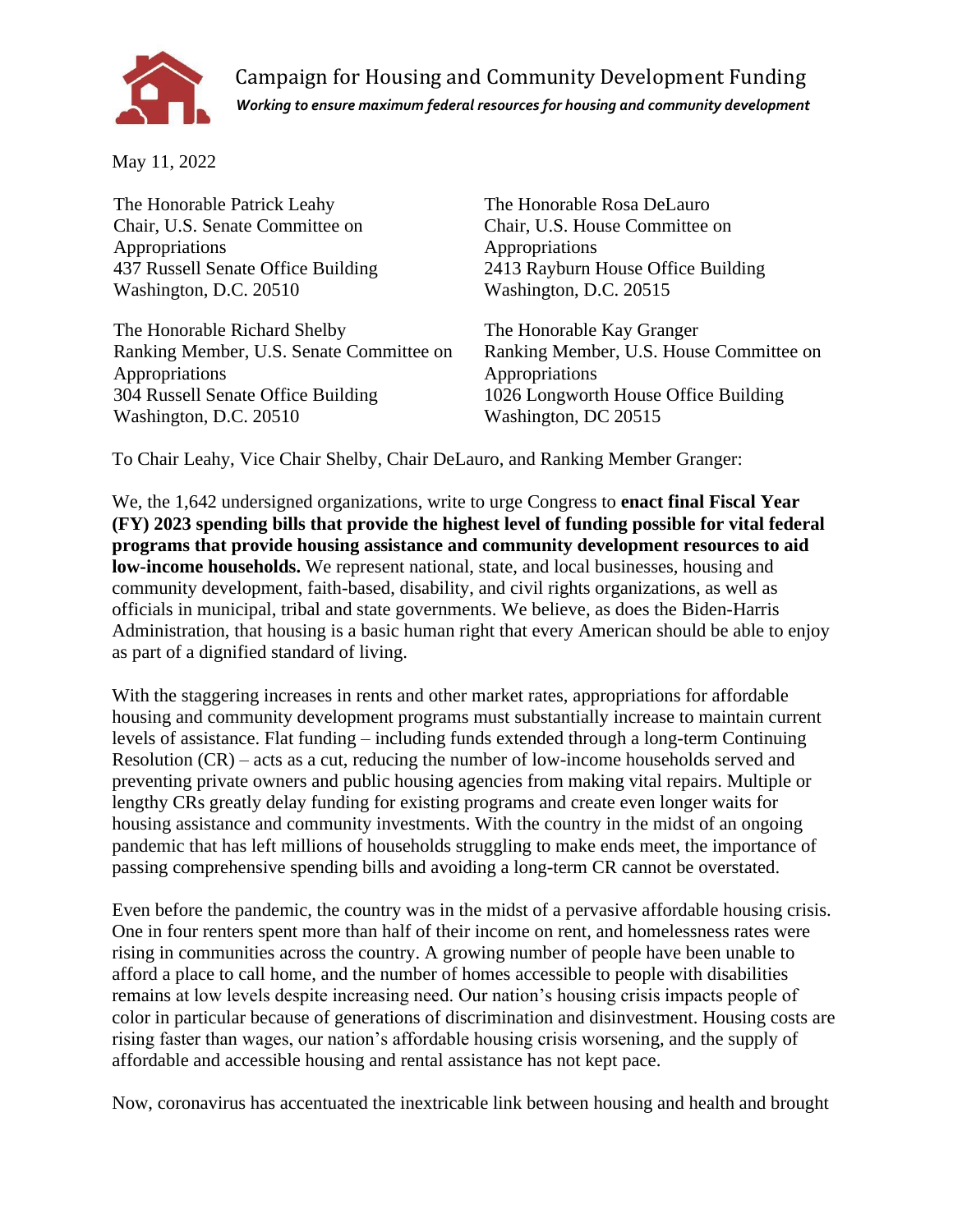to light longstanding disparities in access to critical resources like affordable, accessible housing that have contributed to the virus's disproportionate impact on communities of color, people with disabilities, women, older adults, and low-income people. The pandemic has underscored the health and economic costs of an underfunded housing system.

With more families struggling to make ends meet due to the pandemic and our nation's affordable housing crisis worsening, federal investments are critical to create more fair and equitable communities and ensure families thrive. Federal housing and community development programs create millions of jobs and offer critical resources to disenfranchised individuals and communities.

Accessible, affordable housing has broad, positive impacts on individuals, families, communities, and the economy. Increasing and preserving access to affordable housing especially in areas of opportunity—helps families climb the economic ladder, leads to greater community development, and bolsters economic productivity.

Additionally, community development assistance is vital for rural, urban, and suburban areas to revitalize distressed neighborhoods, address urgent community needs, and provide critical public services and economic development. Investing in affordable housing infrastructure reduces existing inequities and boosts local economies by leveraging public and private resources to lift resident earnings and local tax revenue. In fact, building 100 affordable rental homes generates \$11.7 million in local income, \$2.2 million in taxes and other revenue for local governments, and 161 local jobs in the first year.

State and local governments and the communities they serve rely on the resources provided by the U.S. Department of Housing and Urban Development (HUD) and U.S. Department of Agriculture (USDA) to meet the infrastructure needs of their communities. These infrastructure needs exist in every community across the country. Providing additional federal resources through proven, effective HUD and USDA housing programs will allow neighborhoods to thrive and meet the needs of more of their lowest-income residents.

We urge you to enact final spending bills that ensure the highest amount of funding possible for affordable housing and community development programs in FY 2023.

Sincerely,

# *National and Multistate Organizations*

A Way Home America Acacia Network Actors Fund Housing Development Corporation ADAPT National Advocacy Without Borders Affordable Homeownership Foundation, Inc. AHC, Inc. American Association of Radon Scientists and Technologists American Association of Service Coordinators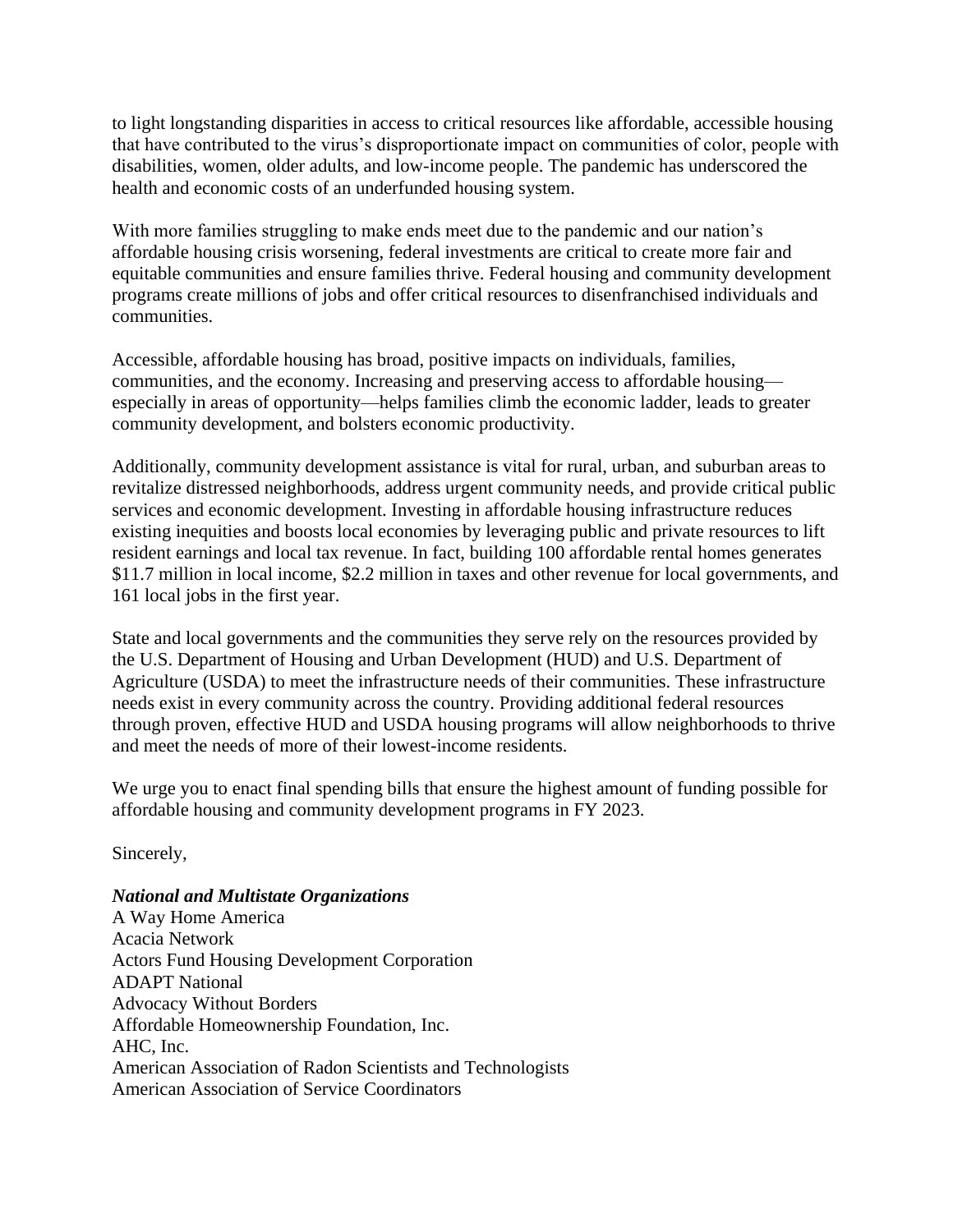American Association on Health and Disability American Dream Home Care Agency LLC American First National Bank American Society on Aging Americans for Financial Reform Arts Extension Institute Inc. AsisBusiness Enterprise Company Investment Association of Programs for Rural Independent Living Autism Housing Network Autism Society of America Autistic People of Color Fund Autistic Self Advocacy Network Autistic Women & Nonbinary Network B D T Housing Services Enterprise Bank of America Barbara Poppe and Associates Beacon Communities Beacon Development Group BeauxSimone Consulting BEST Real Estate Company B'nai B'rith International Breaking the Cycle Drop Corp Bridging The Gap, Inc. Campion Advocacy Fund CAN-DO Foundation Carpenter Law, PLLC Catholic Charities of Camden Center for Disability Rights Center For Employment Opportunities Center for LGBTQ Economic Advancement & Research Center for Urban Community Services CenterLink: The Community of LGBT Centers Central Arizona Shelter Services Centro de Apoyo Familiar Children's HealthWatch Christian Church Homes Church World Service City Architecture City Data Services, LLC Coalition for Home Repair Coalition on Human Needs CommonBond Communities Community Allies, LLC. Community Change Action Community Frameworks Community Housing Partners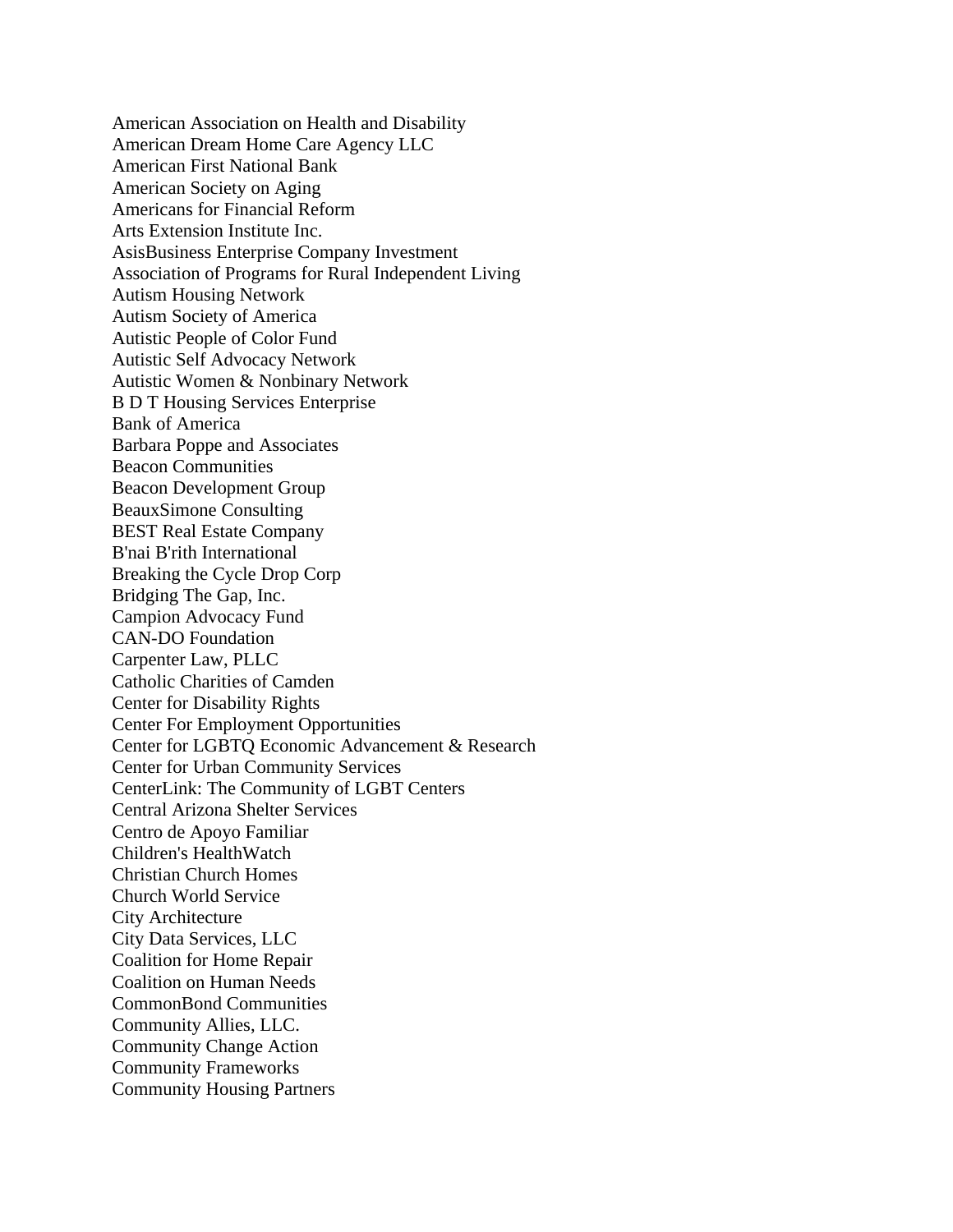Congregation of Our Lady of Charity of the Good Shepherd, U.S. Provinces Consortium for Citizens with Disabilities Housing Task Force Consumer Action Consumer Credit and Budget Counseling, Inc d/b/a National Foundation for Debt Management Consumer Credit Counseling Service of Maryland and Delaware, Inc. Council for Affordable and Rural Housing Council of Large Public Housing Authorities Council of State Community Development Agencies CPLC Nevada Cure SMA Disability Rights Education & Defense Fund Down Payment Resource DreamKey Partners, Inc. EAH Housing Edgemere Development, Inc. Educare Learning Network Elevate Enterprise Community Partners Equal Rights Center Equitable Housing Institute Evangelical Lutheran Church in America Fahe Family Equality Family Promise Fathers and Mothers Who Care Focus Forward First Mentoring, Inc Fund for Community Reparations for Autistic People of Color's Interdependence, Survival, & Empowerment Funders Together to End Homelessness Futures Without Violence Graceworks Housing Services Grounded Solutions Network gruppoETICO Gulf Coast Housing Partnership Habitat for Humanity Idaho Falls Area Habitat for Humanity International Haynes Construction Company HDC MidAtlantic Healthy Teen Network HEAR US Inc. Heartland Conference United Church of Christ **HED** Hispanic Economic Development Corporation Hispanic Federation Holy Spirit Missionary Sisters, USA-JPIC Homebase/Center for Common Concerns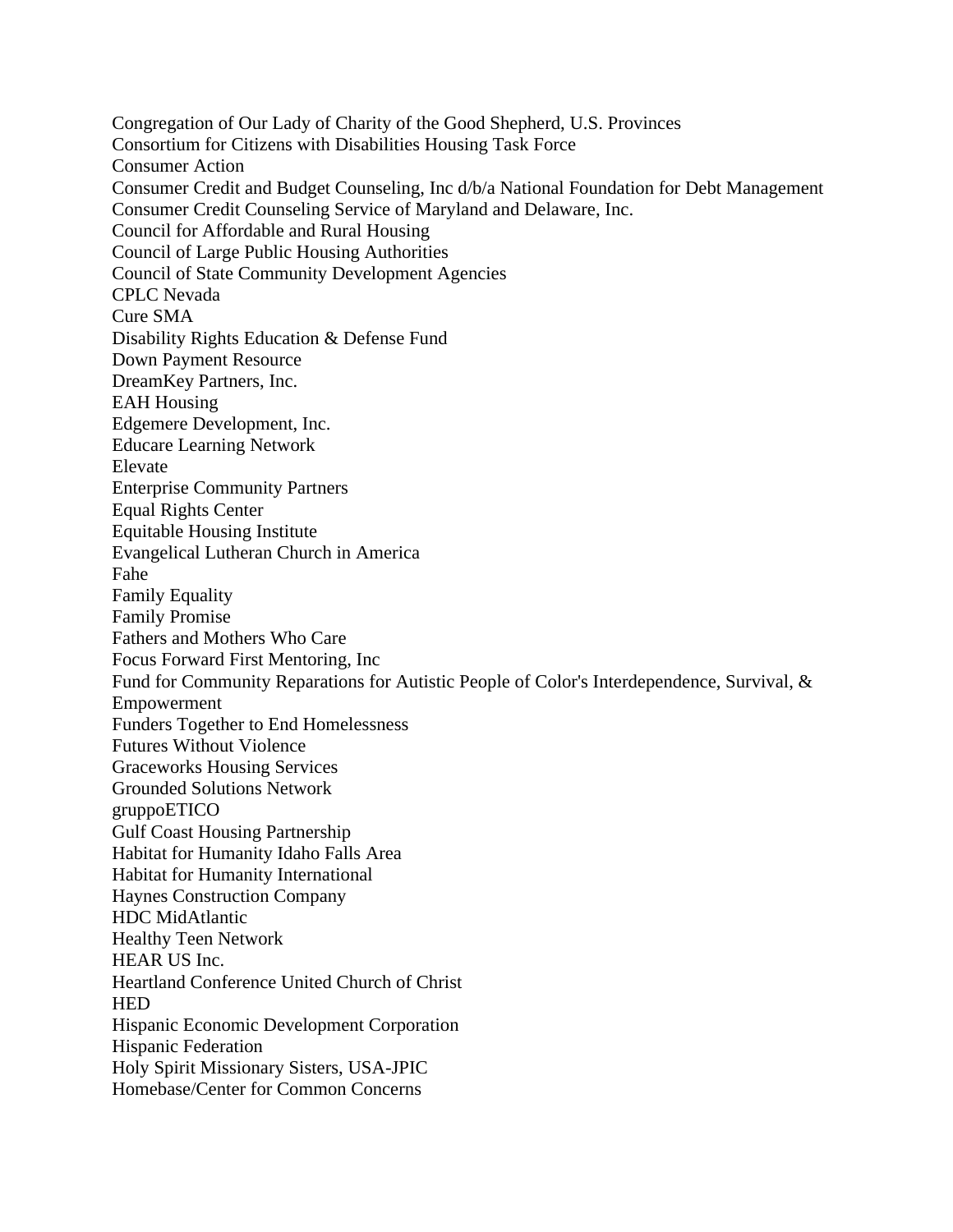HomeFree-USA Homeless Advocacy for All Hospice Help Foundation House the Homeless, Inc Housing and Education Alliance, Inc. Housing Assistance Council HPP Cares CDE Human Rights Watch IDT Illinois Valley Center for Independent Living Illinois-Iowa Center for Independent Living Impacto Fund Inc Innovation for Justice Program at the University of Arizona James E. Rogers College of Law Institute of Limbic Health Integrated Community Solutions, Inc. Interfaith Hospitality Network dba Family Promise Mat-Su International Rescue Committee J DePenning Consulting, Inc. Japanese American Citizens League Justice For Housing Inc Justice in Aging Kathleen Foster and Associates Lakeshore Foundation LeadingAge League of United Latin American Citizens (LULAC) Leesville Housing Authority Leviticus 25:23 Alternative Fund, Inc. Liberation in a Generation Livelihoods Knowledge Exchange Network Local Initiatives Support Corporation LOCUS LSPC Magic Touch Consulting LLC Mayors and CEOs for US Housing Investment MCT Enterprises/Foconebe MEASURE Methods & Results LLC Minority Veterans of America MK Group CPAs & Consultants LLC MONAHRO Money Management International Monroe Group Nan McKay and Associates, Inc. National Advocacy Center of the Sisters of the Good Shepherd National Affordable Housing Management Association National Affordable Housing Trust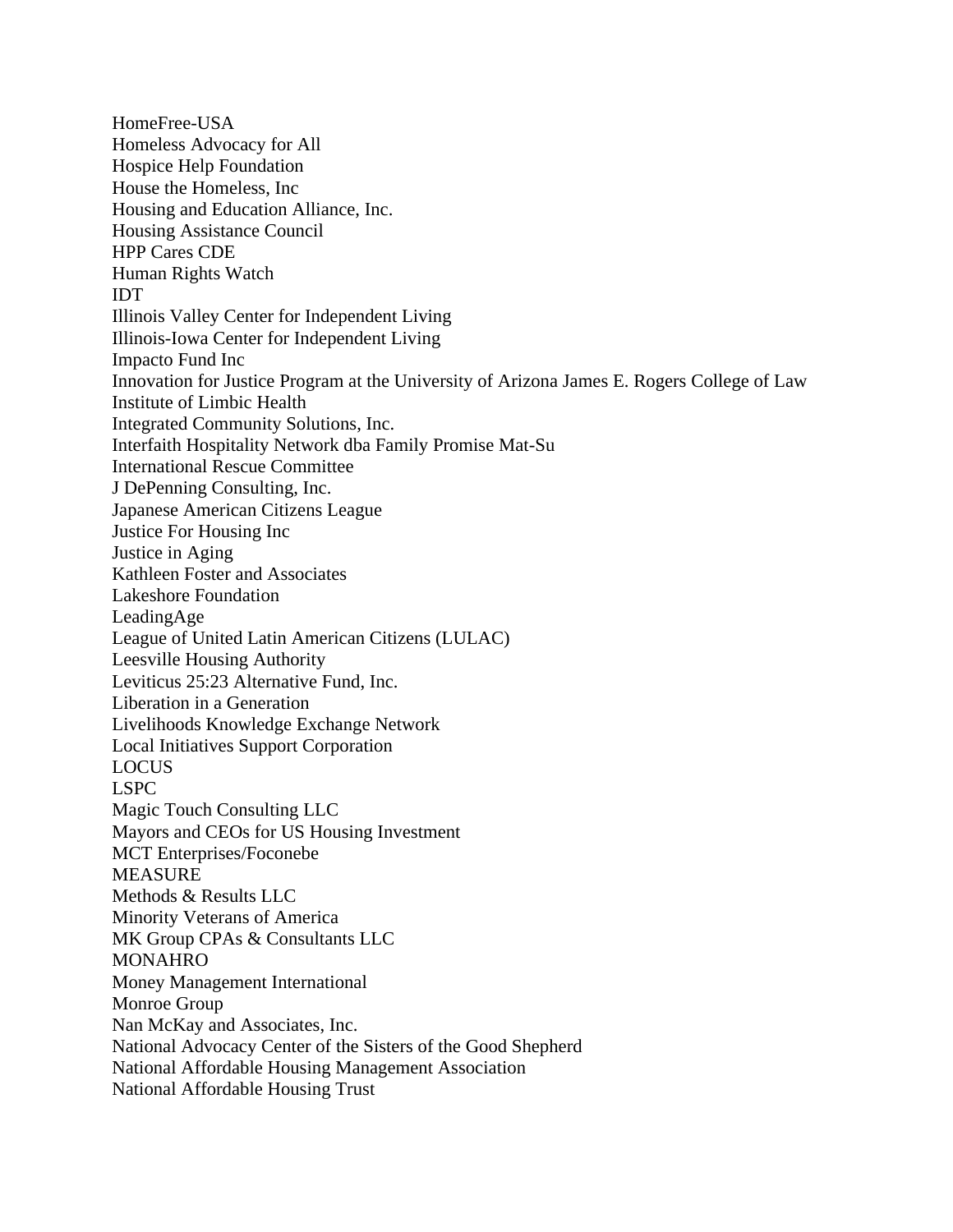National AIDS Housing Coalition National Alliance for Safe Housing National Alliance of Community Economic Development National Alliance on Mental Illness National Association for County Community and Economic Development National Association for Latino Community Asset Builders National Association of Affordable Housing Lenders National Association of Local Housing Finance Agencies National Association of Regional Councils National Association of Social Workers National Caucus & Center on Black Aging Housing Management Corporation National Center for Healthy Housing National Center for Housing and Child Welfare National Coalition for Asian Pacific American Community Development National Coalition for Homeless Veterans National Coalition for the Homeless National Community Development Association National Council of Churches National Council of Churches of Christ in the USA National Council of Jewish Women National Council of State Housing Agencies National Council on Independent Living National Crittenton National Disability Rights Network National Down Syndrome Congress NATIONAL FAIR HOUSING ALLIANCE National Health Care for the Homeless Council National Homelessness Law Center National Housing & Rehabilitation Association National Housing Law Project National Housing Resource Center National Housing Trust National Juvenile Justice Network National Leased Housing Association National Low Income Housing Coalition National NeighborWorks Association National Network of Arab American Communities National Network to End Domestic Violence National Nurse-Led Care Consortium National Partnership for Women & Families National Resource Center on Domestic Violence National Rural Housing Coalition National Women's Law Center National Working Positive Coalition Native American Connections NCALL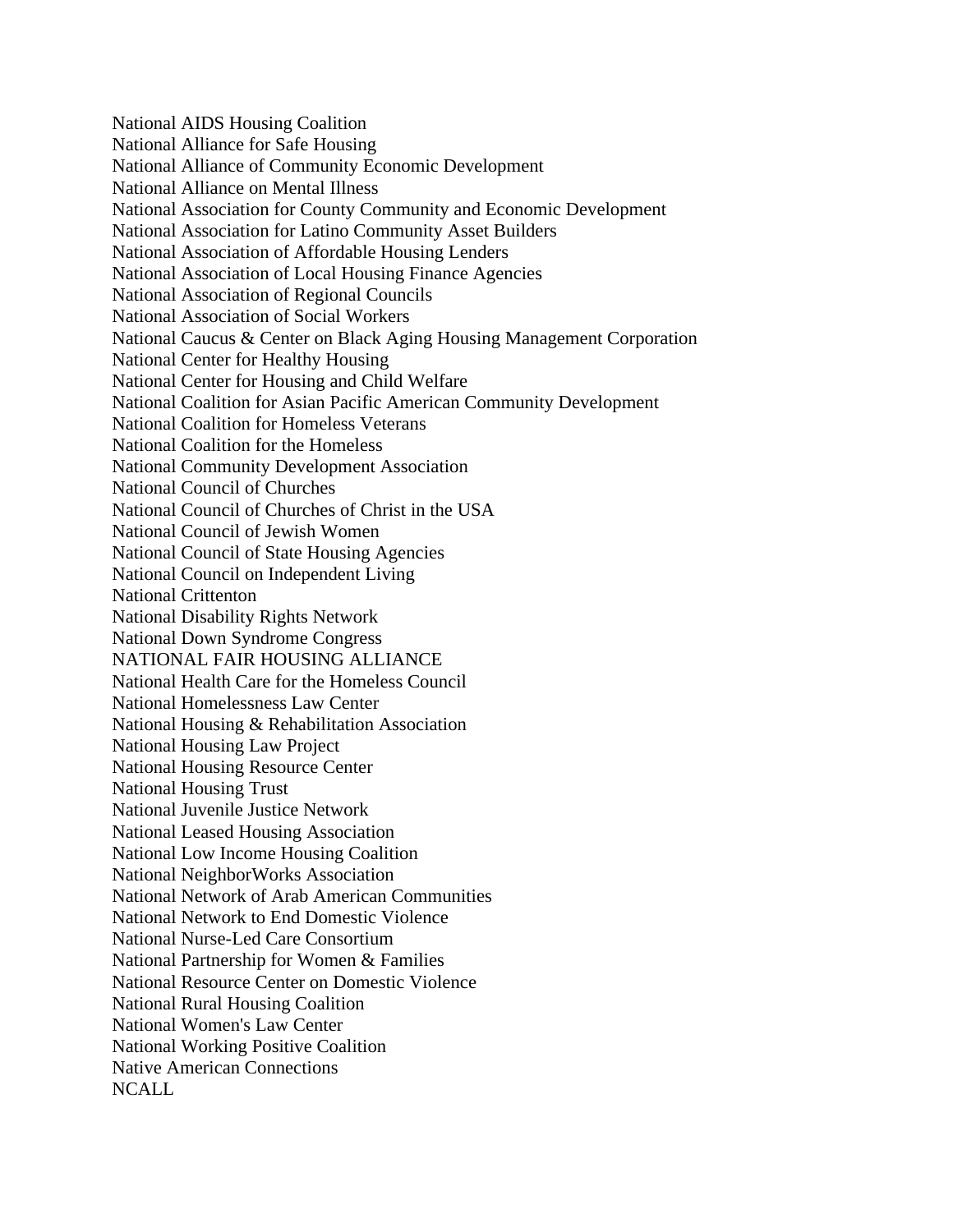Neighborhood Housing Services of Greater Berks, INC NeighborWorks Capital NeighborWorks Home Solutions NETWORK Lobby for Catholic Social Justice New Urban Development LLC NewWest Community Capital NID Housing Counseling Agency NOAAH Prime Northern Ponca Housing Authority Oasis Legal Services Oweesta Corproation Parallax Perspectives Pathways to Housing DC Pennrose Properties Phoenix Family PLACE Policy and Management Associates, Inc. PolicyLink Poor People's Economic Human Rights Campaign/PPA Poor peoples campaign Poverty & Race Research Action Council Preservation of Affordable Housing (POAH) Public Housing Authorities Directors Association Quality Management Associates, Inc. Rails-to-Trails Conservancy RECONOMICS Institute ReFrame Foundation Refugee Action Network Region Nine Housing Corporation Reinvestment Partners RestoreHER US.America **RESULTS** RESULTS-Cleveland Rural Community Assistance Corporation Saco Falls Management Safer Foundation School Social Work Association of America Sea Dolphin Consulting, LLC – Tribal Housing Consultation Shriver Center on Poverty Law Sisters of Charity of St. Elizabeth Sisters of Mercy Sisters of Mercy of the Americas Justice Team Sisters of St. Francis, Clinton, Iowa SoCal Pre Apprenticeship Program Somerset Development Company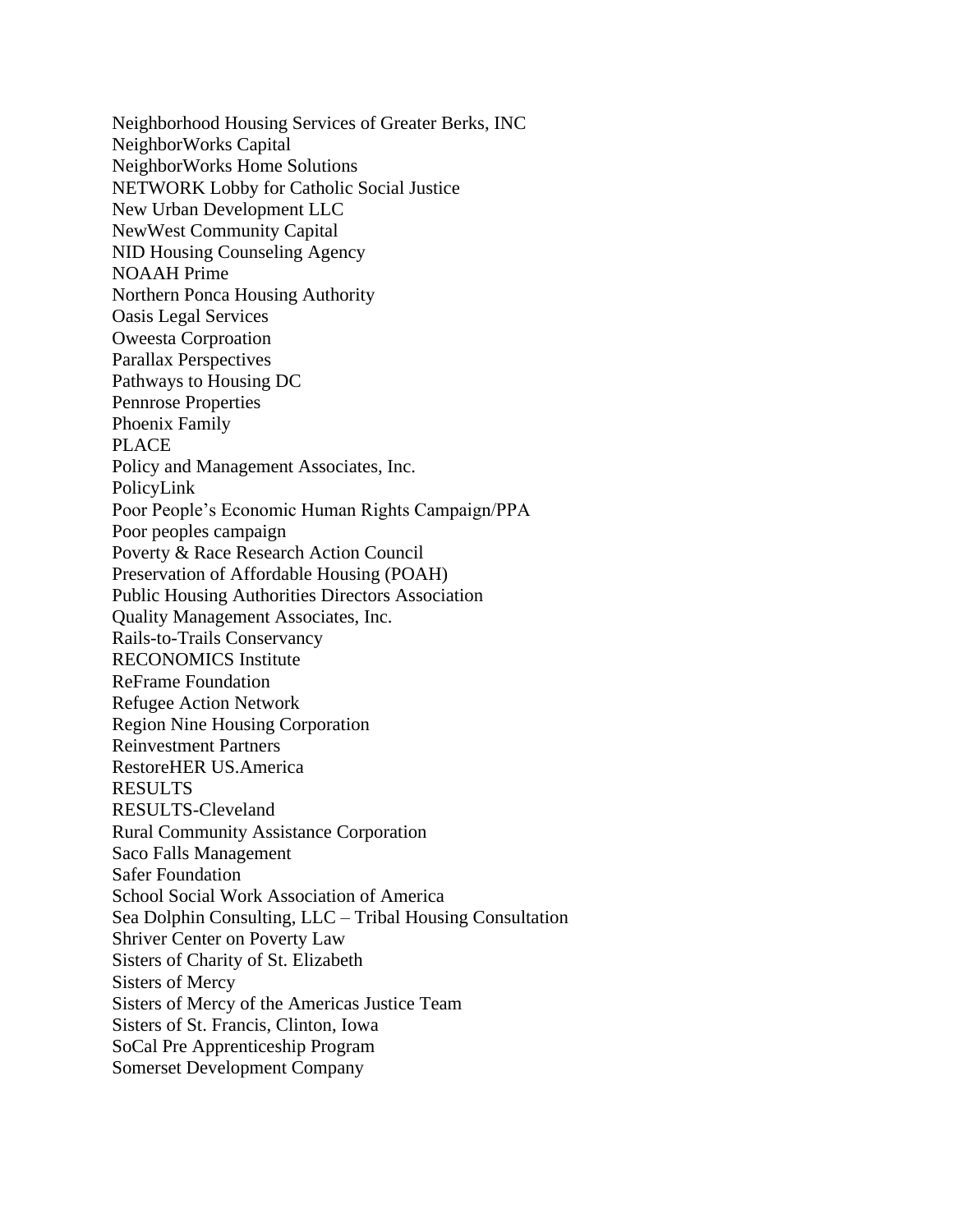Sooner than Tomorrow/Physician's Organizing Committee in San Francisco/FASMI-Families Advocating for the Seriously Mentally Ill Spatialist LLC Spirit for Change Consulting, LLC Springfield Center for Independent Living St. Mary Development Corporation Starkloff Disability Institute Start Early Stewards of Affordable Housing for the Future SZ Consulting LLC Technical Assistance Collaborative, Inc. The Arc of the United States The Center for Law and Social Policy The Daniel Initiative The Episcopal Church The Equiticity Racial Equity Movement The Funders Network The Global Justice Institute The Kelsey The National Domestic Violence Hotline The Shepherd's Transformation Mansions Community The Summit Group The Transition House, Inc. The United Methodist Church - General Board of Church and Society Union for Reform Judaism Unitarian Universalist Service Committee United Church Homes, Inc. United Native American Housing Association USAging VCDC VetStrong Volunteers of America Northern New England Wayne Smith and Associates Wesley Housing Western Regional Advocacy Project Women Organizing Resources Knowledge and Services Women's Institute for a Secure Retirement World Without Genocide at Mitchell Hamline School of Law

# *State and Local Organizations or Governments*

*Alabama*

AIDS Alabama Alabama Association for the Arts, Inc. Alabama Rural Coalition for the Homeless, Inc. Center for Fair Housing, Inc.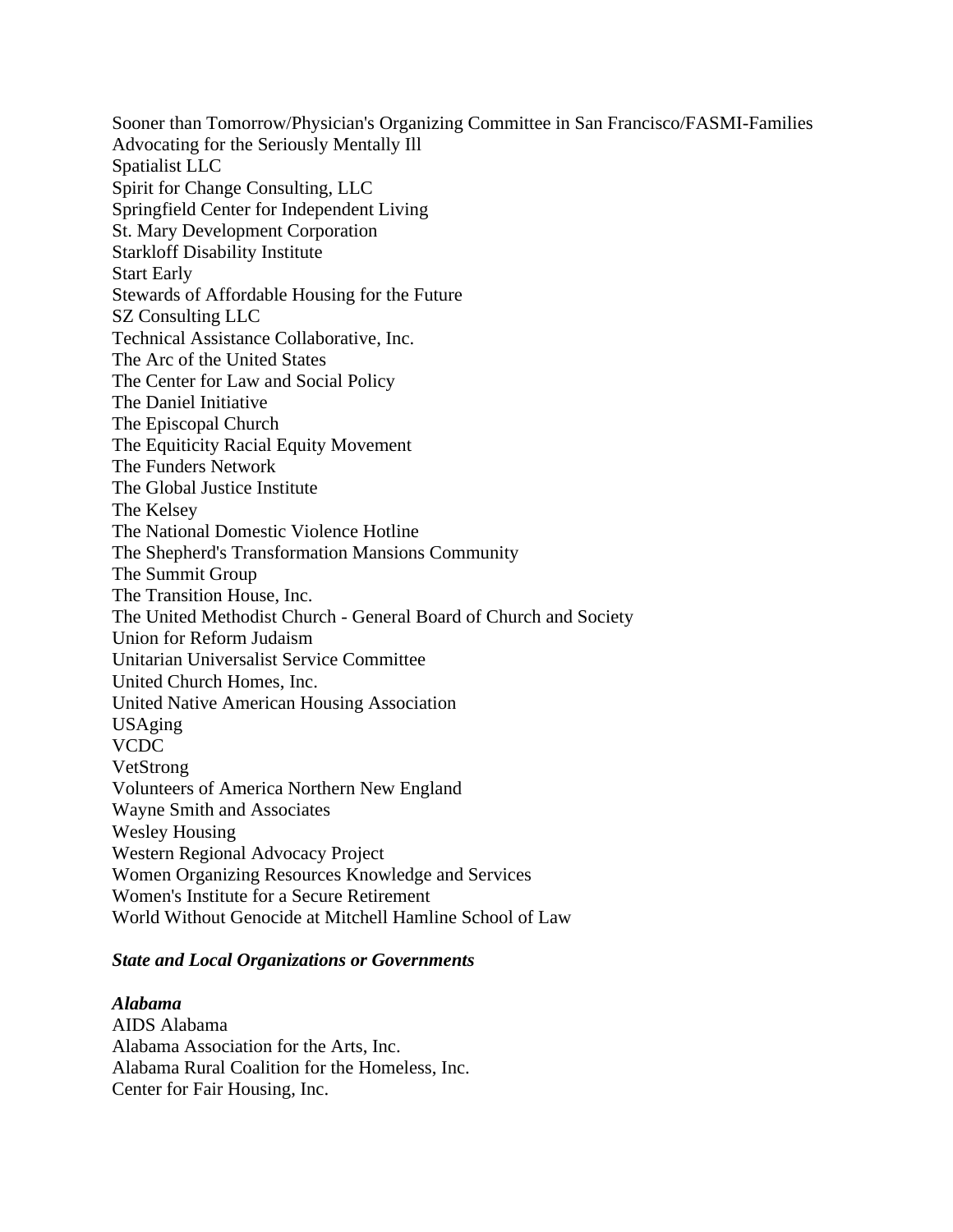Community Action Partnership of North Alabama Community Service Programs of West Alabama, Inc. Eutaw Housing Authority **HICA** Hispanic Interest Coalition of Alabama Huntsville Housing Authority Love Huntsville The Right Place for Housing and Support, Inc. Vote Huntsville

#### *Alaska*

Alaska Community Development Corporation Family Promise Mat-Su Henning, Inc. Kingdom CDC Love INC of the Kenai Peninsula NeighborWorks Alaska RESULTS Anchorage Sitka Community Land Trust The Hispanic Interest Coalition of Alabama Women In Safe Homes

#### *Arizona*

1n10, Inc. Ability360 Arizona Housing Coalition Arizona Housing, Inc. Comité De Bien Estar, Inc. Family Housing Resources Fund for Empowerment Greater Phoenix Urban League Homeward Bound Justa Center Labor's Community Service Agency Lutheran Advocacy Ministry Arizona Newtown Community Development Corporation Southwest Fair Housing Council Trellis Western Arizona Council of Governments

#### *Arkansas*

Arkansas Community Action Agencies Association Arkansas Immigrant Defense Family Promise of Pulaski County Partners for Better Housing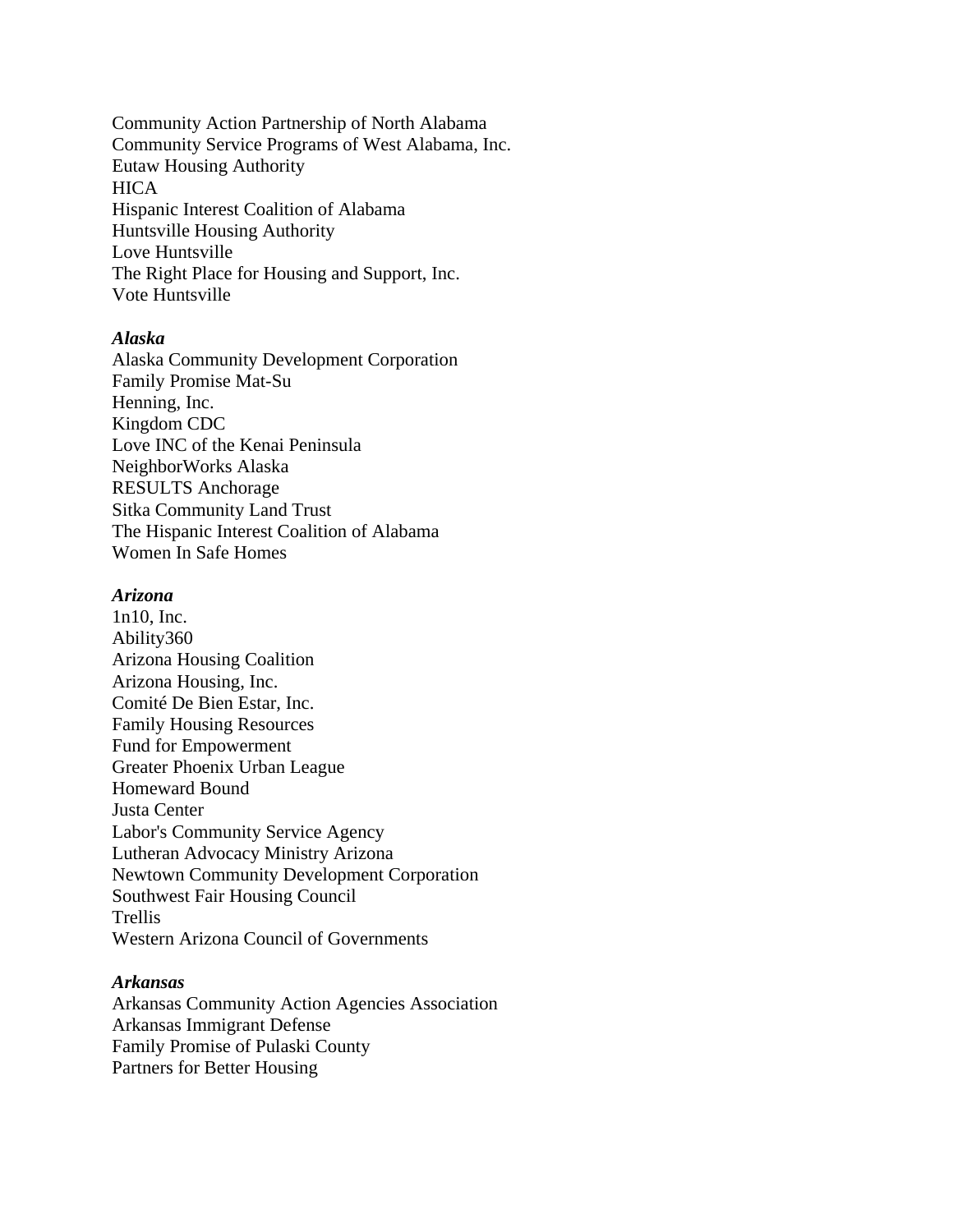*California* 350 Butte County A Community of Friends AADAP, INC Abrazar, Inc. Adjoin Affordable Housing Advocates Affordable Housing Clearinghouse AIDS Legal Referral Panel Alameda County Housing and Community Development All Home Ascencia ASIAN, Inc. 美亞輔鄰社 BARHII Berkeley Housing Authority Brilliant Corners Building Opportunities for Self Sufficiency Cabrillo Economic Development Corporation Cal Life ILC California Coalition for Rural Housing California Community Economic Development Association California Housing Partnership Caring for the Homeless Center for Independence of Individuals with Disabilities Centro Legal de la Raza CENTURY 21 Award Chico for Climate Action City of Bakersfield City of Culver City City of Salinas City of San Diego City of Vallejo Housing and Community Development Coalition on Homelessness Community Action Partnership of San Luis Obispo County Community Corporation of Santa Monica Community Housing Improvement Systems and Planning Association, Inc. Community HousingWorks Community Land Trust Association of West Marin Cooper Housing Institute CSA San Diego County De Rose Gardens Tenants Association Destination: Home Downtown Women's Center East Bay Asian Local Development Corporation (EBALDC) East Bay Housing Organizations Equality California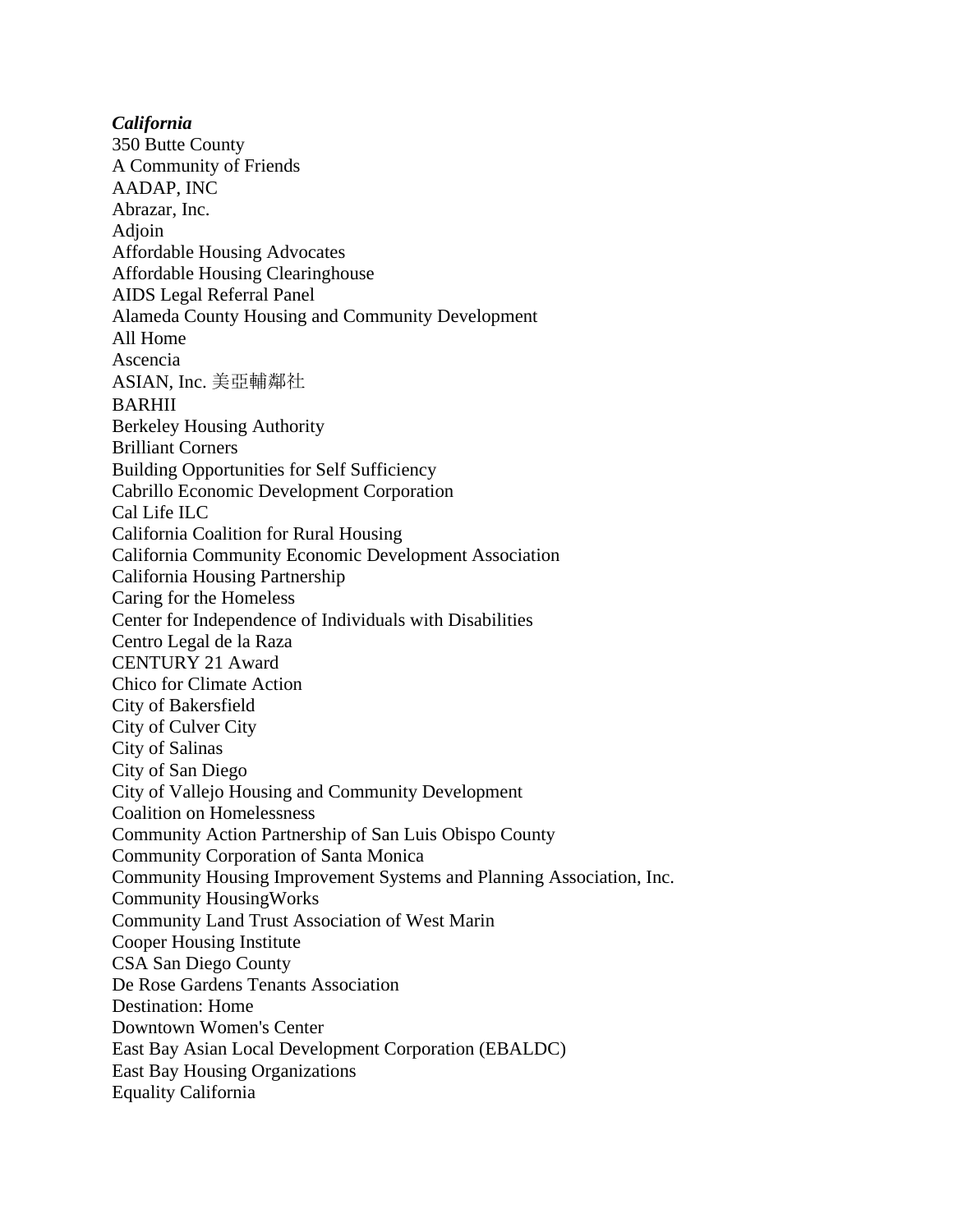Eviction Defense Collaborative Fair Housing Advocates of Northern California Faith In The Valley FAM Family Care Network Family Services of Tulare County First Congregational United Church of Christ Flacks Seed Consulting Fred Finch Youth & Family Services Friendship Shelter Glendale Tenants Union Greater Napa Valley Fair Housing Center Habitat for Humanity Greater San Francisco HomeFirst House of Ruth, Inc. Housing Authority of San Luis Obispo Housing Authority of the City of Santa Barbara Housing California Housing Choices Coalition for Persons with Developmental Disabilities, Inc. Housing El Dorado Housing Equality & Advocacy Resource Team Housing for All Alliance Housing is a Human Right OC (HHROC) Housing on Merit Imagine LA LA Community Legal Center and Edu LA Community Legal Center and Educational LA Family Housing LACO Associates Legal Aid of Sonoma County Little Tokyo Service Center Long Beach Gray Panthers Los Angeles Homeless Services Authority Los Angeles Mayor Eric Garcetti Many Mansions Maternal and Child Health Access Mayor Libby Schaaf Mission Neighborhood Resource Center/Mission Neighborhood Health Center Mogavero Architects Mono County Montebello Housing Development Corporation Monterey Bay Economic Partnership Monterey County Renters United Mutual Housing California Neighborhood Partnership Housing Services, Inc. NeighborWorks Home Ownership Center Sacramento Region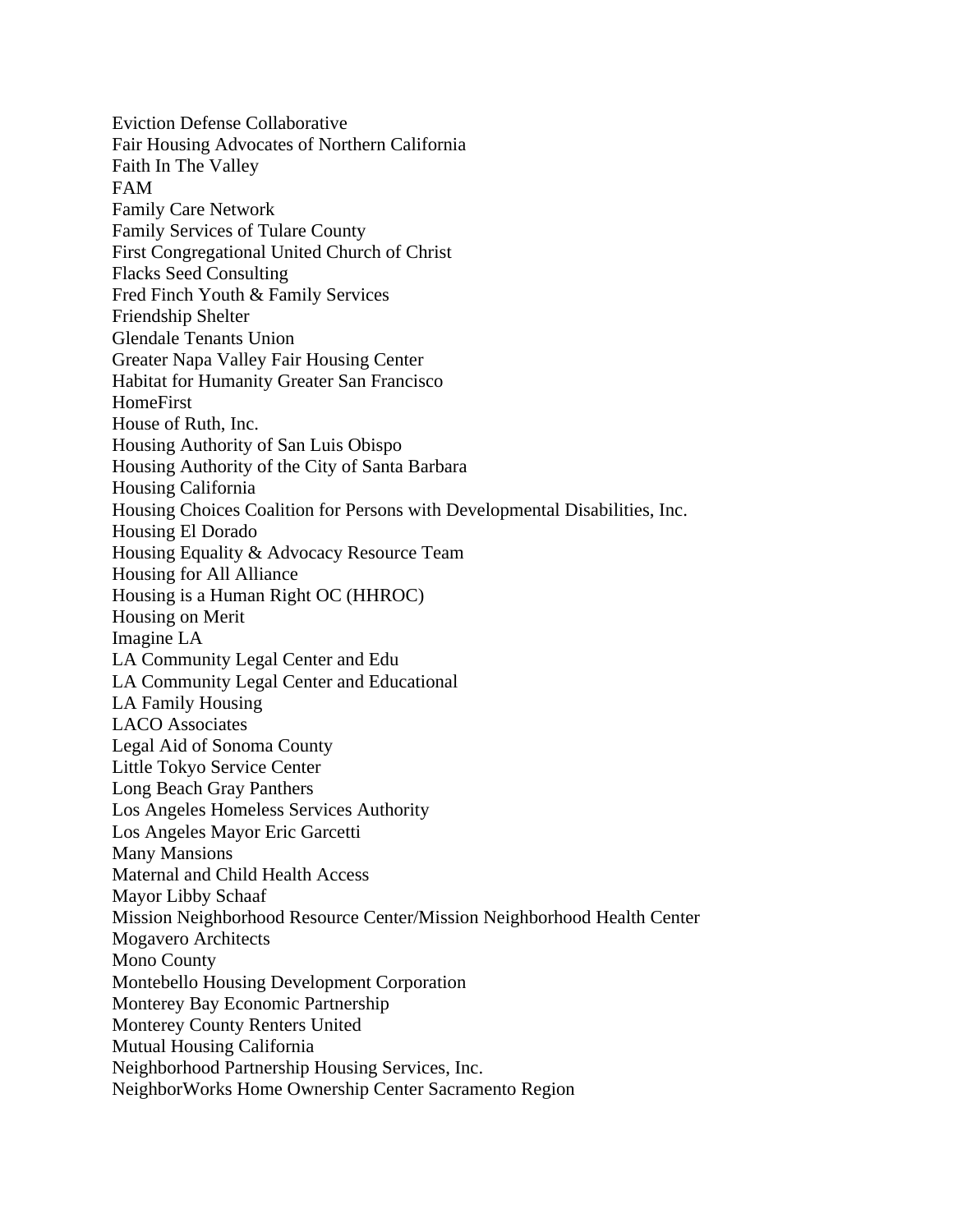NeighborWorks Sacramento Region Non-Profit Housing Association of Northern California North Bay Housing Coalition Northern California Land Trust Oakland Tenants Union Oasis Legal Services Orange County United Way Parable of the Sower Intentional Community Cooperative PATH (People Assisting the Homeless) Penny Lane Centers - Abbey Road, Inc. People's Self-Help Housing Prison Preventers Project Sentinel Public Law Center Redwood Community Action Agency Redwood Gardens Tenant Association Residents United Network Los Angeles Resources for Community Development RevHubOC Rodriguez auto broz Sacramento Employment Training Agency Sacramento Regional Coalition to End Homelessness Sacramento Tenants Union San Diego Tenants Union San Francisco AIDS Foundation San Francisco Department of Emergency Management Santa Clara County Housing Authority SBC Pathways to Housing Network Self-Help Enterprises Serenity House Service Center for Independent Life Sister to Sister 2, Inc dba Serenity House Skid Row Housing Trust Southern California Association of Nonprofit Housing St. Joseph Center Stone Energy Associates SV@Home Action Fund Sycamores Tenderloin Housing Clinic Tenderloin Neighborhood Development Corporation TerraHOME The Center in Hollywood The Gubbio Project The Housing Authority of the County of Marin The Independent Living Center of Southern California The Public Interest Law Project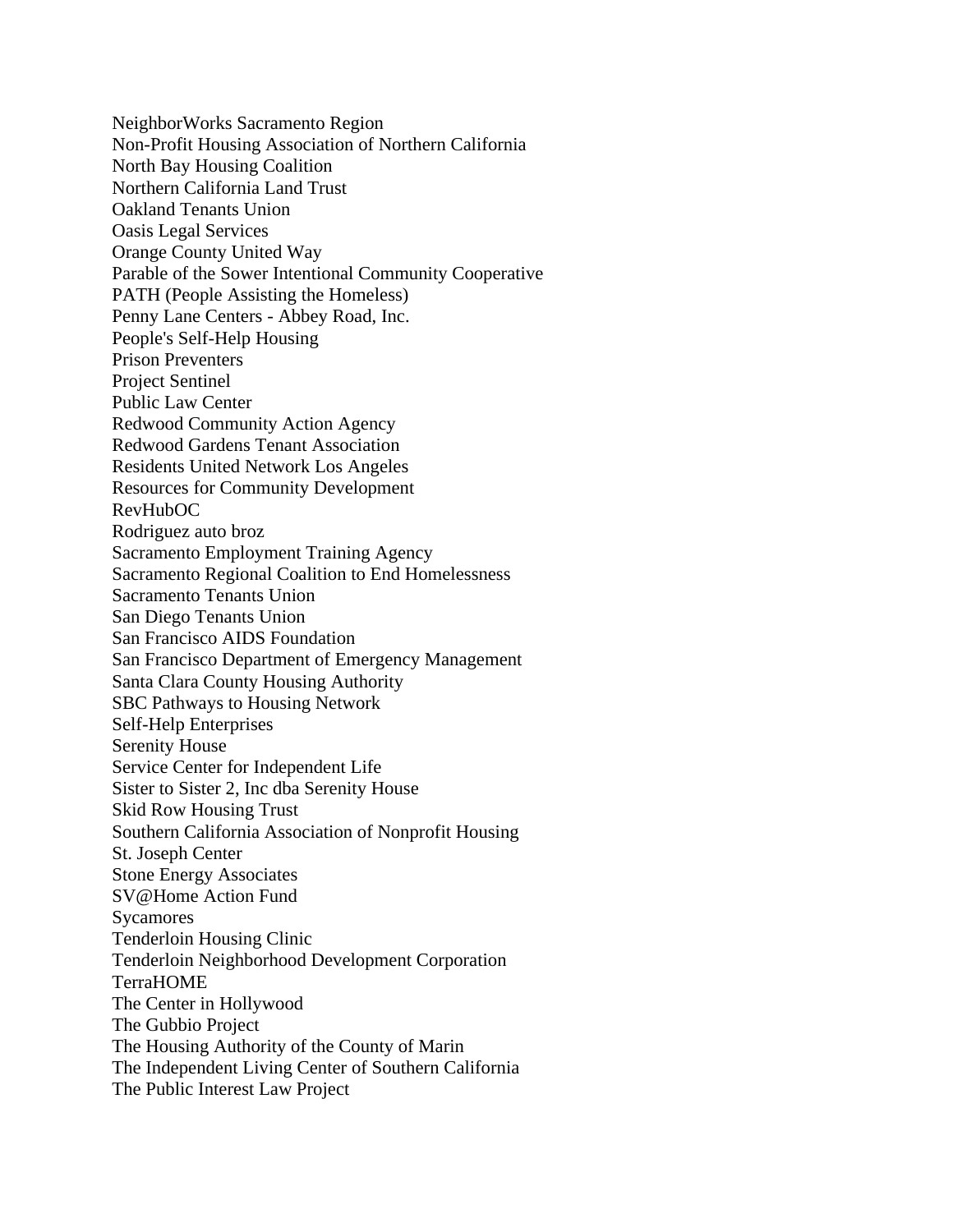The Unity Council U.S Vets Homeless Feeding & Housing Services United Cerebral Palsy of the North Bay United Way of Greater Los Angeles Valley Restart Shelter Ventura Social Service Task Force Watts/Century Latino Organization Welldesignedfitness.com Western Center on Law and Poverty Winter Faith Collaborative Women's Center-High Desert, Inc. Women's Empowerment

#### *Colorado*

Bridge House Ready to Work Central Colorado Housing a Department of UAACOG City of Aurora Colorado Coalition for the Homeless Colorado Cross-Disability Coalition Colorado Poverty Law Project Community Compassion Outreach, Inc. Community Housing Partners (legal name Aurora Housing Corporation) Community Restoration Partners LLC Denver Indian Family Resource Center Earth Medicine Housing, Inc. Housing Colorado Housing Resources of Western Colorado Metro Denver Homeless Initiative Metro West Housing Solutions NeighborWorks Southern Colorado People's Advocacy Council Rodfei Tzedek, Social Justice Team of Congregation Rodef Shalom SafeHouse Denver St. Francis Center The Colorado Springs Pro-Housing Partnership The Place The Springs Echo Total Concept Transformative Freedom Fund Trinity United Methodist Church

#### *Connecticut*

Association of Religious Communities (ARC) Beth-El Center, Inc. Coalition on Housing & Homelessness Covenant Shelter of New London, Inc.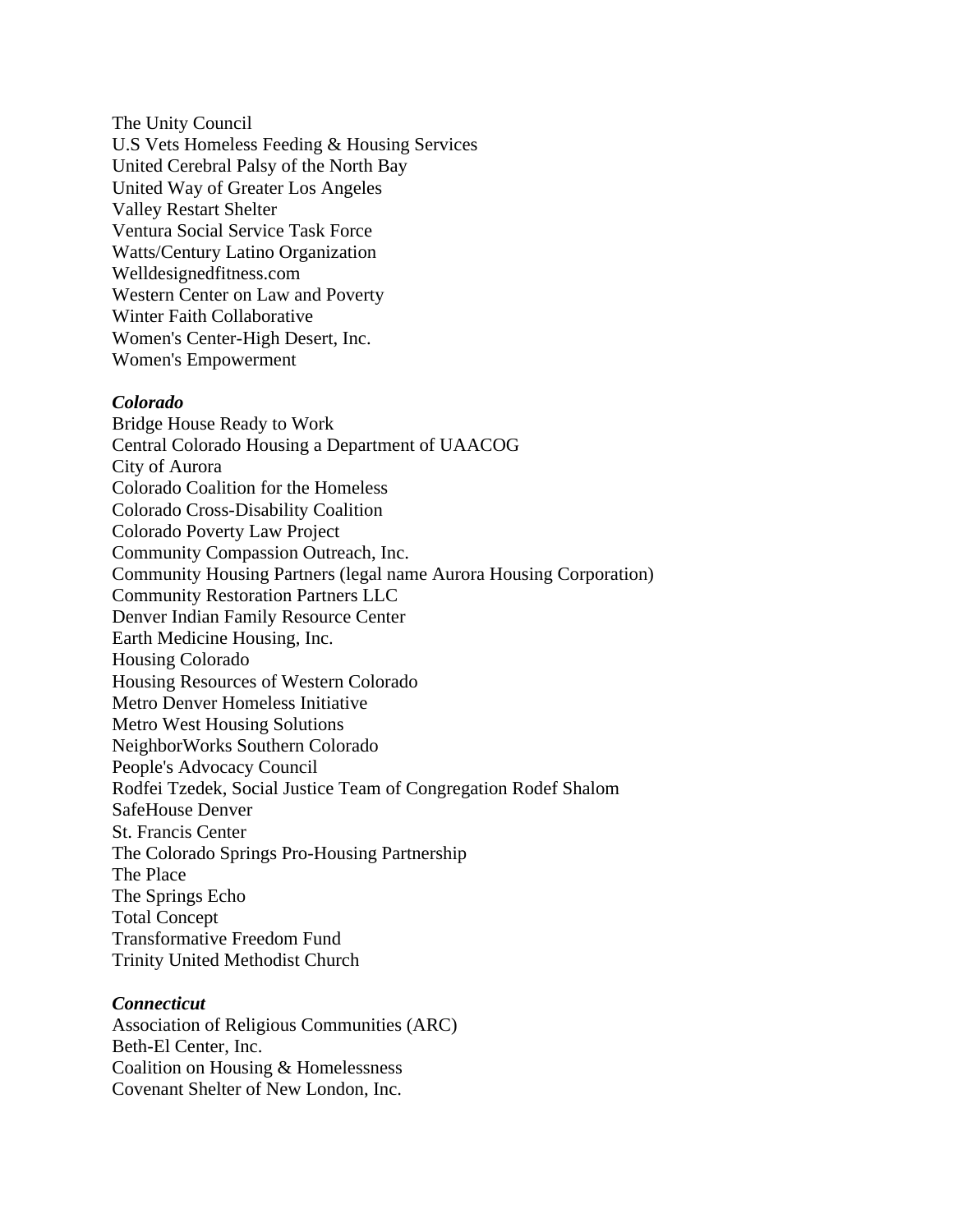CT Coalition to End Homelessness Dorgan Architecture & Planning Fairfield County's Center for Housing Opportunity Hartford Foundation for Public Giving Homes with Hope Neighborhood Housing Services of New Haven Neighborhood Housing Services of Waterbury, Inc. Partnership for Strong Communities Patriquin Architects Stonington Housing Authority The Housing Collective - Center for Housing Opportunity The Metro Realty Group The Women's Community Justice Association Trinity Homelessness Project West Hartford Housing Authority

# *Delaware*

Better Homes of Seaford, Inc. Housing Alliance Delaware Interfaith Community Housing of Delaware, Inc. Terrie M Williams, Expansion, Inc.

#### *District of Columbia*

Bread for the City Coalition for Nonprofit Housing & Economic Development Coalition for Smarter Growth DC Dorothy Day Catholic Worker Everyone Home DC Greater Greater Washington Rebuilding Independence My Style RESULTS DC/MD So Others Might Eat, Inc. Washington Legal Clinic for the Homeless

# *Florida*

Ability Housing, Inc. AnJunar GCP Broward County Housing Authority Central Florida Community Development Corp Community Assisted and Supported Living Community Reinvestment Alliance of South Florida Cornerstone Housing, Inc. Delray Beach Community Land Trust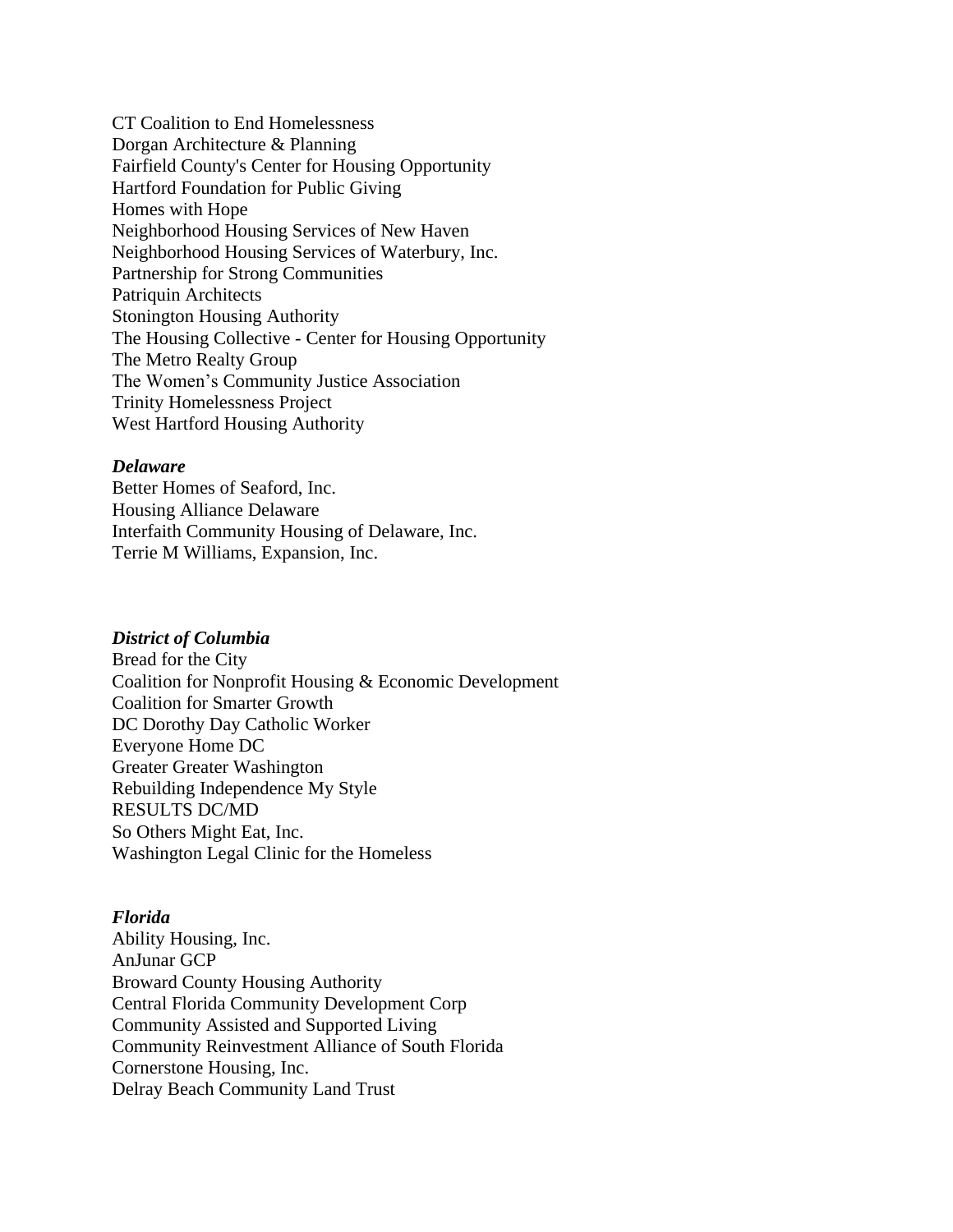Delray Beach Housing Authority Doorways of Northwest Florida Florida Alliance for Community SolutionsBA Florida Alliance for Retired Americans Florida Coalition to End Homelessness Florida Housing Coalition Florida Legal Services, Inc. Florida Supportive Housing Coalition Glenwood Working Partnership, Inc. GoldenRule Housing & Community Development Corporation Good Neighbor Society HBC Risen, Inc. Homeless Leadership Alliance of Pinellas Homelessness and Housing Alliance Homes In Partnership, Inc. Hope Partnership, Inc. Housing Authority of the City of Miami Beach Housing Opportunities Project for Excellence, Inc. Keys Housing, LLC LSF Health Systems Metro North Community Development Corporation Neighborhood Home Solutions Neighborhood Housing Services of South Florida, Inc. Neighborhood Renaissance, Inc. Palm Beach County Housing Authority Pensacola Habitat for Humanity Real Estate Education And Community Housing, Inc. Rebuilding Together Miami-Dade Rural Neighborhoods, Inc. South Florida CLT South Florida Community Development Coalition, Inc. ST JOHNS HOUSING PARTNERSHIP Stone Soup Development Suncoast Housing Connections The Lord's Place Thriving Mind South Florida Trailblazers Unlimited, Inc. Treasure Coast Homeless Services Council, Ibc. We Help Communities 2 Develop Corporation

#### *Georgia*

Adara Properties brokered by eXp Realty Atlanta Neighborhood Development Partnership Crossroads Community Ministries Georgia Advancing Communities Together, Inc. Georgia Coalition Against Domestic Violence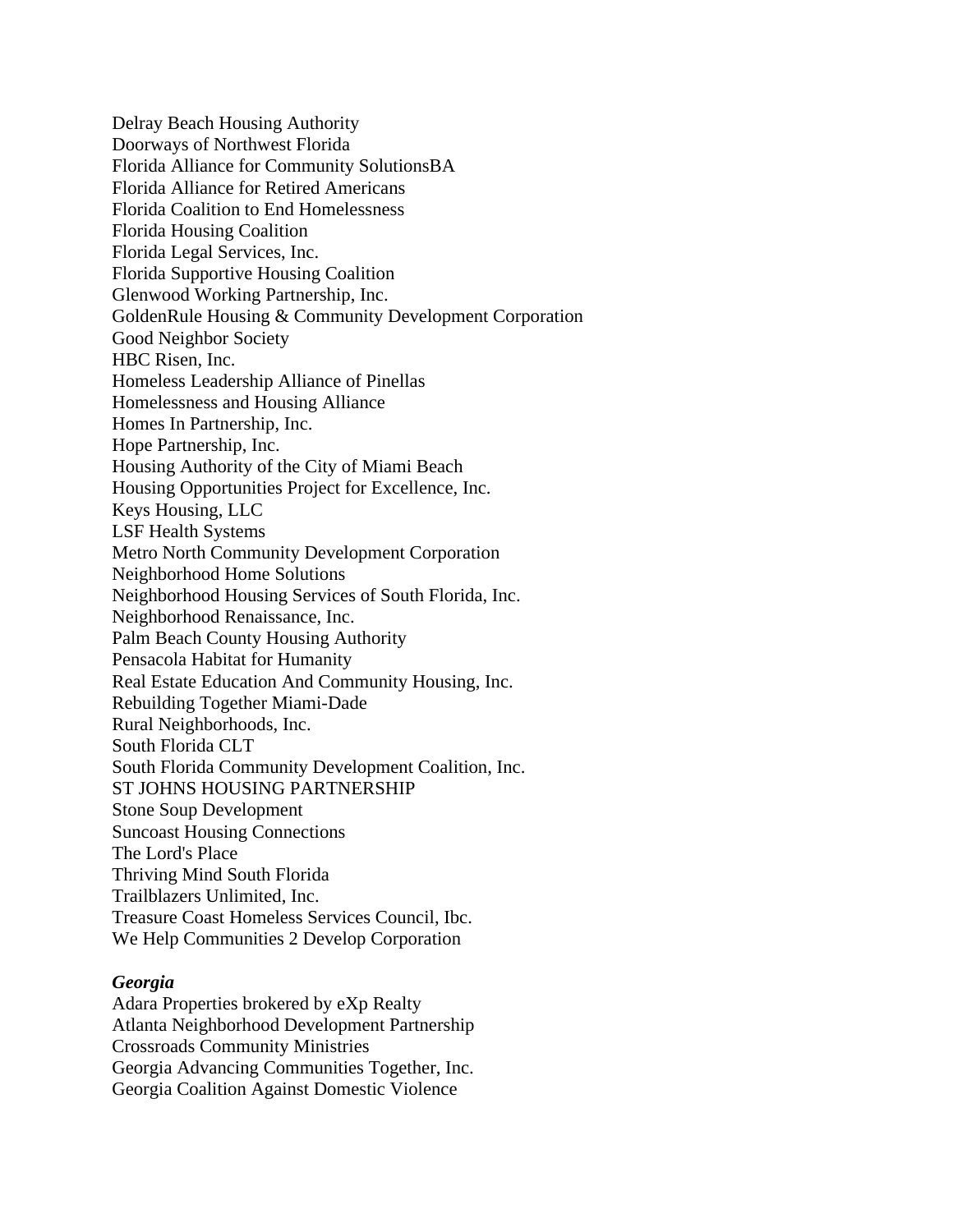Georgia Supportive Housing Association, Inc. Georgia Sustainable Community Ventures H.O.P.E. Through Divine Intervention, Inc. Level Blend Capital Metro Fair Housing Services, Inc. Neighborhood Improvement Association NeighborWorks Columbus Project Community Connections, Inc. Quest Communities Rebuilding Together Warner Robins Resources for Residents and Communities of Georgia, Inc. Savannah-Chatham County Fair Housing Council Sconiers Homeless Preventive Organization Inc Scott Protection Services LLC Statewide Independent Living Council of Georgia The Next Level Teams The Welcome Co-op

# *Hawaii*

Faith Action for Community Equity Gregory House Programs Hawaii Appleseed Hawaii Appleseed Center for Law & Economic Justice Hawaii Habitat for Humanity Association Hawaii Health & Harm Reduction Center Hawaii HomeOwnership Center Hawaii State Coalition Against Domestic Violence Hep Free Hawaii HOPE Services Hawaiʻi Lahaina United Methodist Church MEO Office of Senator Stanley Chang Stand Up Maui

# *Idaho*

All Seasons Mental Health and Family Care Clinic Boise/Ada County Homeless Coalition Charitable Assistance to the Community's Homeless, Inc. Idaho Asset Building Network Idaho Interfaith Roundtable Against Hunger Intermountain Fair Housing Council, Inc. Jesse Tree NeighborWorks Boise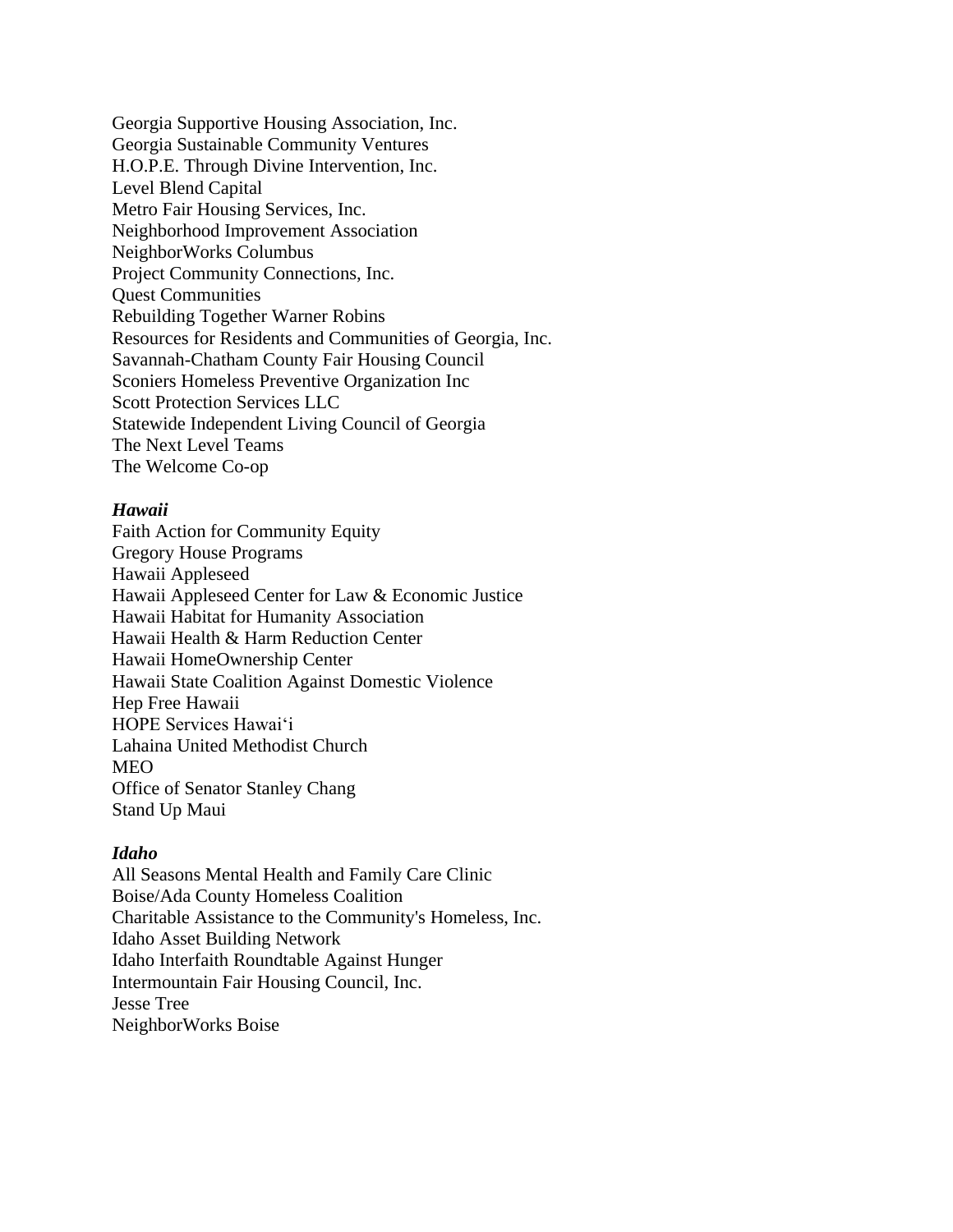# *Illinois*

Access Living Agape Missions, NFP AGORA Community Services AIDS Foundation of Chicago Alliance to End Homelessness in Suburban Cook County Catholic Charities of the Archdiocese of Chicago-St. Leo Residence for Veterans Center for Housing and Health Chicago Anti Eviction Campaign Chicago Coalition for the Homeless Chicago House and Social Service Agency Chicago Housing Trust Chicago Lawyers' Committee for Civil Rights Chicago Rehab Network Chicago Urban League Children's Home & Aid City of Urbana Community Development Services Department Connections for the Homeless Cunningham Township Deborah's Place Edwardsville Community Housing Alliance Garfield Park Community Development Corporation Health & Medicine Policy Research Group Heartland Continuum of Care Here to Stay Community Land Trust Hesed House Housing Action Illinois Housing Authority of Cook County Housing Choice Partners Housing Forward Housing Task Force ICNA Relief and Refugee Action Network Illinois Public Health Association Impact Behavioral Health Partners Jane Addams Senior Caucus Jane Addams Seniors in Action La Casa Norte Latino Policy Forum Lawyer's Committee for Better Housing Lazarus House Legal Aid Society of Metropolitan Family Services Manufactured Home Owners Association of Illinois Mid Central Community Action-Mayors Manor NAMI Illinois Neighborhood Housing Services of Chicago, Inc.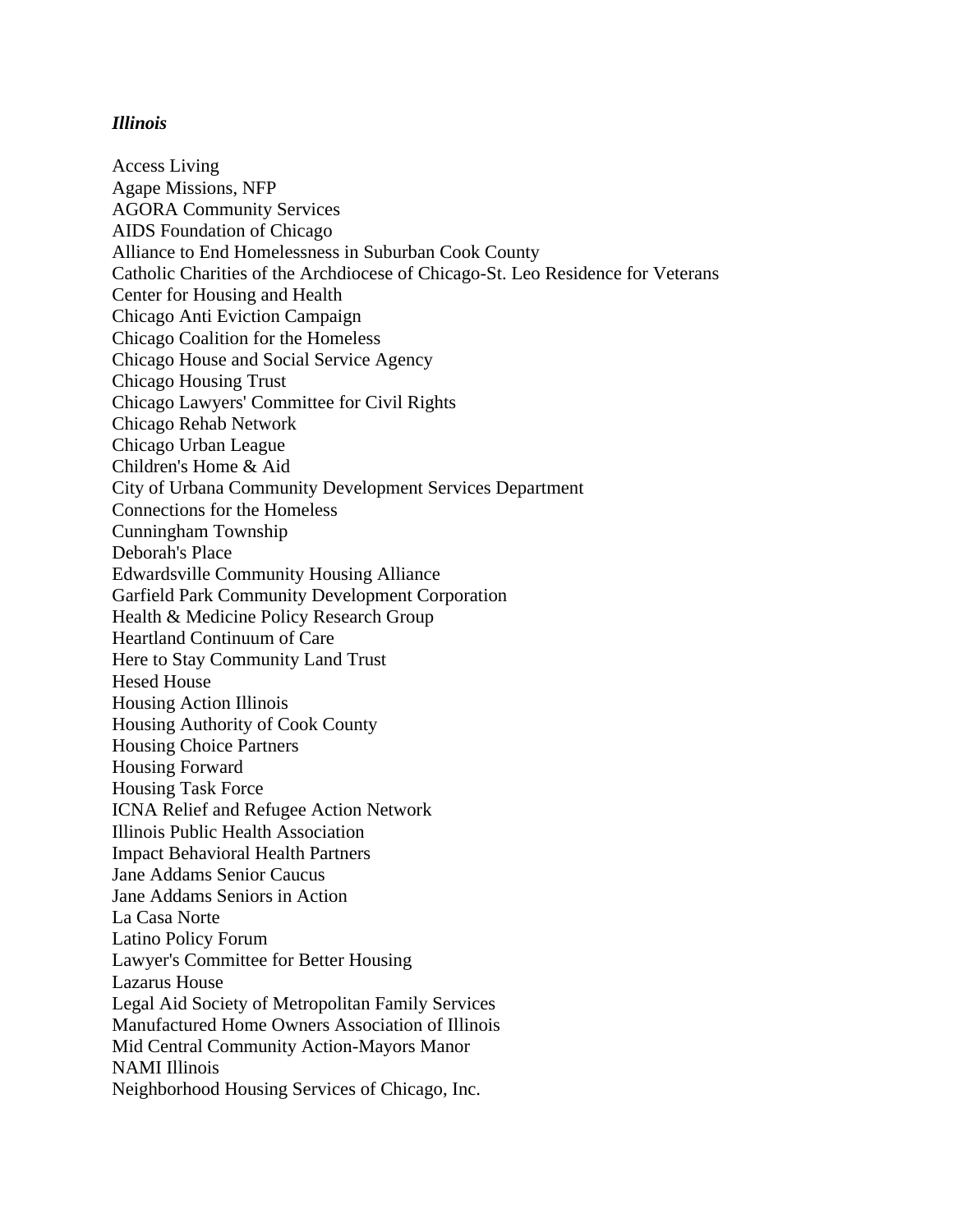North Suburban Legal Aid Clinic North/Northwest Suburban Task Force on Supportive Housing for Individuals with Mental Illness PACE, Inc. Center for Independent Living PADS Lake County PATH, Inc. Pontiac 360 Life Center Primo Center ReBirth Of Greater Roseland/ Communities United Renaissance Social Services Respond Now **SICIL** South Suburban Housing Center South Suburban PADS Southwest Chicago Homeless Services Spannaus Consulting State Representative Michelle Mussman The Inner Voice Inc. The Statewide Independent Living Council of Illinois Trilogy Behavioral Healthcare Uptown People's Law Center WGCIL/Disability Resource Center Women of Esther Ministries Working Family Solidarity

## *Indiana*

Fair Housing Center of Central Indiana HomesteadCS Homeward Bound, Inc Hoosier Action Indiana Coalition Against Domestic Violence Interfaith Community PADS, Inc. Lake County, IN Housing Taskforce Legacy Foundation Northwest Indiana Community Action Pathfinder Services, Inc. Prosperity Indiana RecycleForce South Bend Heritage Foundation, Inc. Tenant Advocate Group of St. Luke's United Methodist Church Thrive Alliance

# *Iowa*

Area Substance Abuse Council, Inc. Family Promise of Greater Des Moines Franciscan Peace Center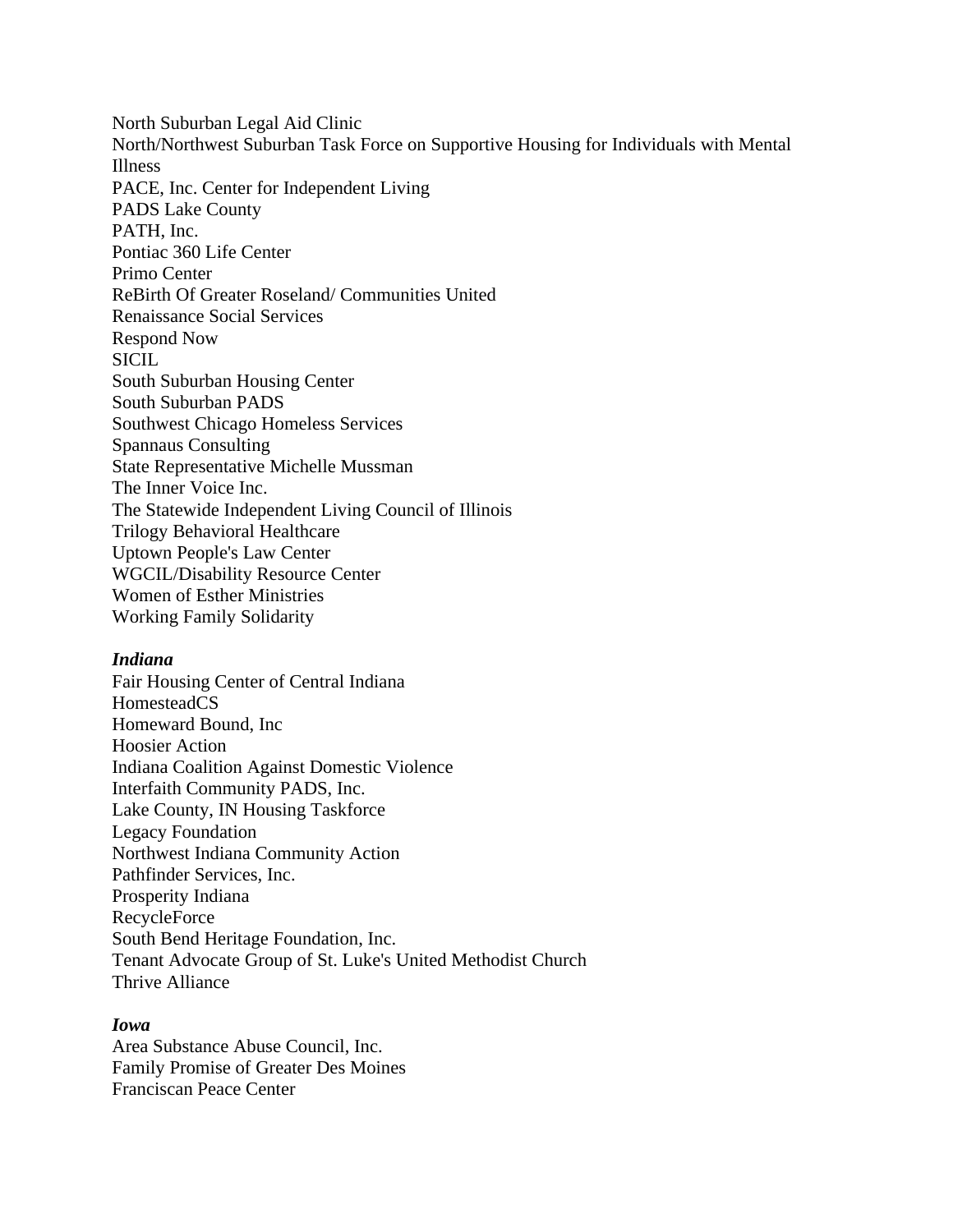Humility Homes and Services, Inc. Johnson County Affordable Housing Coalition Monsoon Asians and Pacific Islanders in Solidarity Polk County Continuum of Care Polk County Housing Trust Fund Vera French Housing, Inc. Victory Center

#### *Kansas*

CHWC, Inc H2: Housing by Hiring Homestead Affordable Housing, Inc. Paola Housing Authority Rent Zero Kansas Shawnee Mission School District Wyco Mutual Aid

#### *Kentucky*

ARCH Community Health Coalition Beattyville Housing and Development Corp. Inc. City of Covington, KY Coalition for the Homeless CTM Realty, LLC Cuttin-up Lawn Care And Grounds Maintenance L.L.C Homeless and Housing Coalition of Kentucky Kentucky Equal Justice Center Kentucky Habitat for Humanity, Inc. Kentucky Voices for Health People's Self-Help Housing, Inc. REBOUND, Inc. Sisters of Charity of Nazareth Congregational Leadership Sisters of Charity of Nazareth Western Province Leadership The Housing Partnership, Inc.

#### *Louisiana*

Disaster Justice Network Focus Clubhouse Greater St. Mary Missionary Baptist Church Habitat for Humanity St. Tammany West HousingLOUISIANA HousingNOLA Imagine Water Works Jane Place Neighborhood Sustainability Initiative Kingsley House Louisiana Fair Housing Action Center Micah Six Eight Mission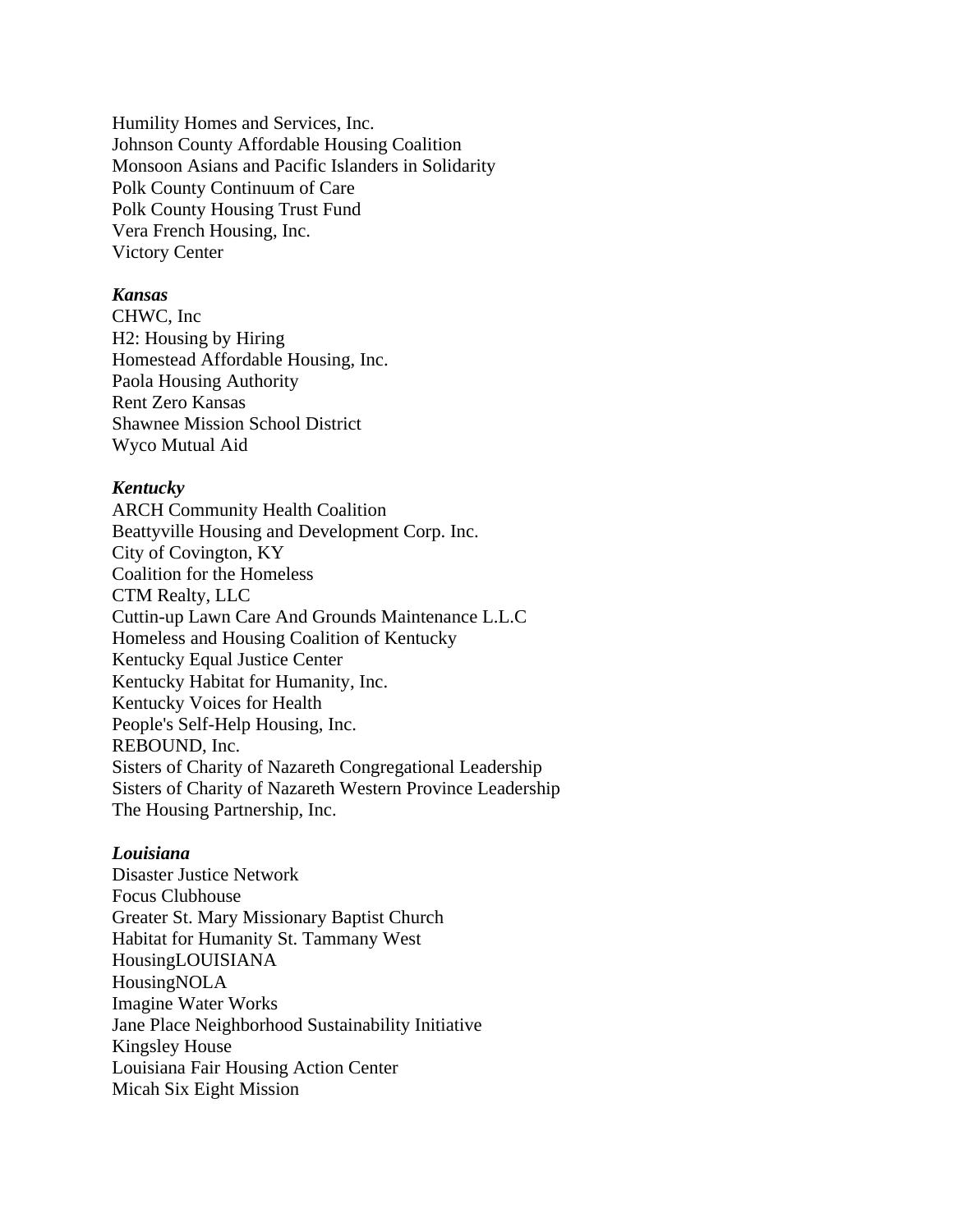Mid City Redevelopment Alliance Multi-Cultural Development Center Neighborhood Housing Services of New Orleans NEW HORIZONS, INC. Northwest Louisiana Community Development Corporation Providence Community Housing Start Corporation Travelers Aid Society of Greater New Orleans UNITY of Greater New Orleans Ville Platte Housing Authority

# *Maine*

3i Housing of Maine Avesta Housing Coastal Enterprises, Inc. Community Concepts, Inc. Community Housing of Maine Four Directions Development Corporation Home Start The Genesis Fund Maine Affordable Housing Coalition MaineStream Finance OHI Penquis Community Action Program Quality Housing Coalition Waterville Area Habitat For Humanity

#### *Maryland*

B'More Clubhouse Bridges to Housing Stability, Inc. Chandler Construction Community Development Network of Maryland Coppin Heights Community Development Corporation, Inc. Cornerstone Community Housing, Inc. Disability Rights Maryland Educational Sustainability Mobilization, Inc. Habitat for Humanity Choptank Habitat for Humanity Susquehanna Hagerstown Neighborhood Development Partnership, Inc. Heritage Housing Partners Corp Housing Options & Planning Enterprises, Inc. Laurel Advocacy and Referral Services, Inc. MAHC Maryland Center on Economic Policy Neighborhood Housing Services of Baltimore, Inc. Organization of Hope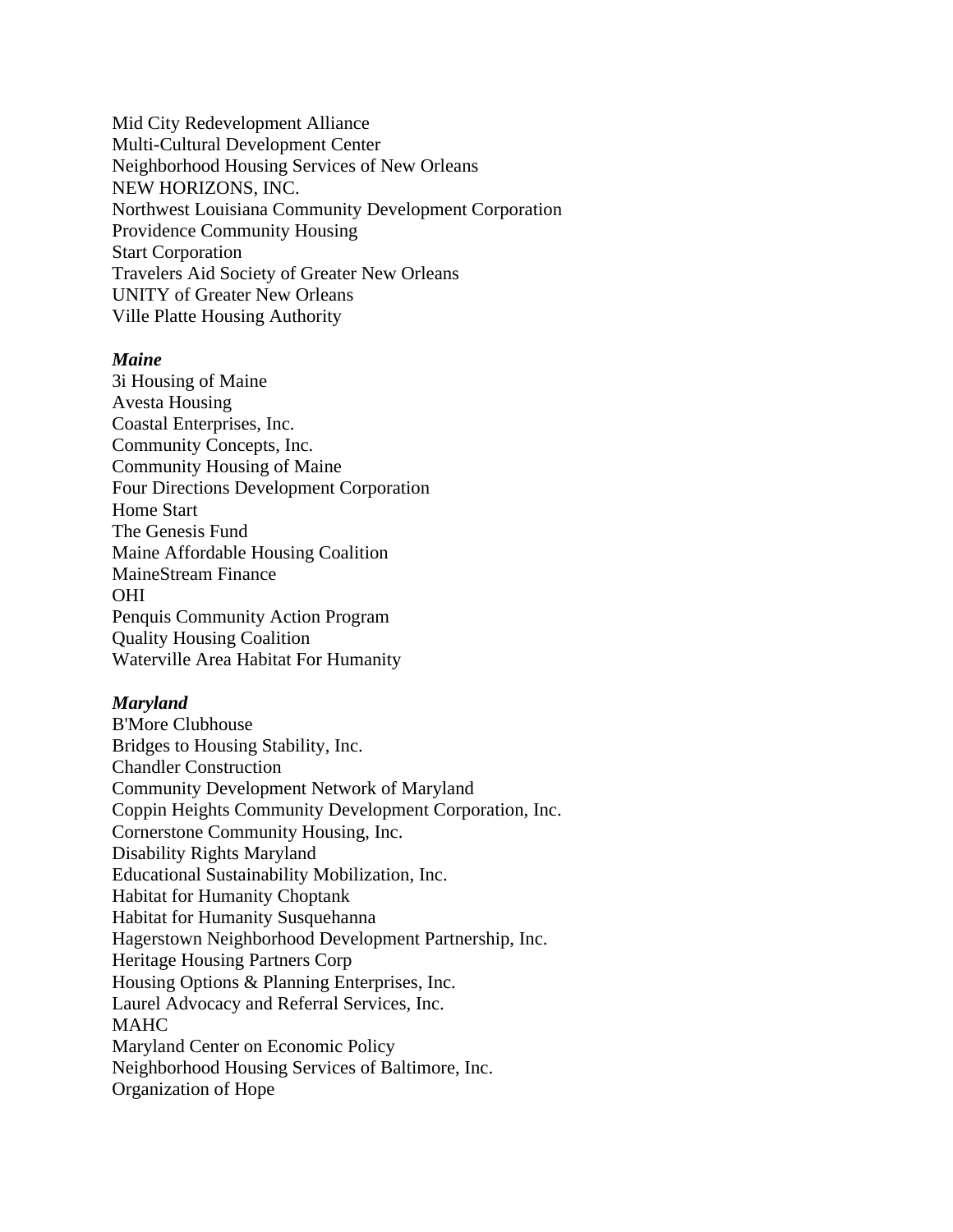Pleasant View Gardens Resident Council, Inc. Project PLASE, Inc. Public Engagement Associates Public Justice Center St. Ambrose Housing Aid Center The Development Corporation of NW Baltimore The Lion of Judah Non-Denominational Church

# *Massachusetts*

AdvocacyNow Alliance of Cambridge Tenants (ACT) Andover Community Trust Arise for Social Justice Asian Community Development Corporation Boston Tenant Coalition Cambridge Neighborhood Apartment Housing Services, Inc. Cambridge Residents Alliance Casa Myrna Vazquez, Inc. Central Berkshire Habitat for Humanity Chicopee Public Schools Coalition for a Better Acre Community Action Agency of Somerville Disability Policy Consortium Disability Resource Center, Inc. Domus Incorporated Dukes County Regional Housing Authority Fenway CDC Franklin County Community Housing Trust Friends of Hampshire County Homeless Individuals Harborlight Community Partners Hearth, Inc. Homeowners Rehab, Inc. Housing Corporation of Arlington Justice Center of Southeast Massachusetts, LLC Justice For Housing Inc Lawrence CommunityWorks LivableStreets Alliance Mandela Residents Cooperative Association, Inc. Mass Alliance of HUD Tenants Massachusetts Affordable Housing Alliance Massachusetts Association of Community Development Corporations Massachusetts Coalition for the Homeless Massachusetts Fair Housing Center, Inc. Massachusetts Housing & Shelter Alliance MassADAPT MassHire Holyoke Career Center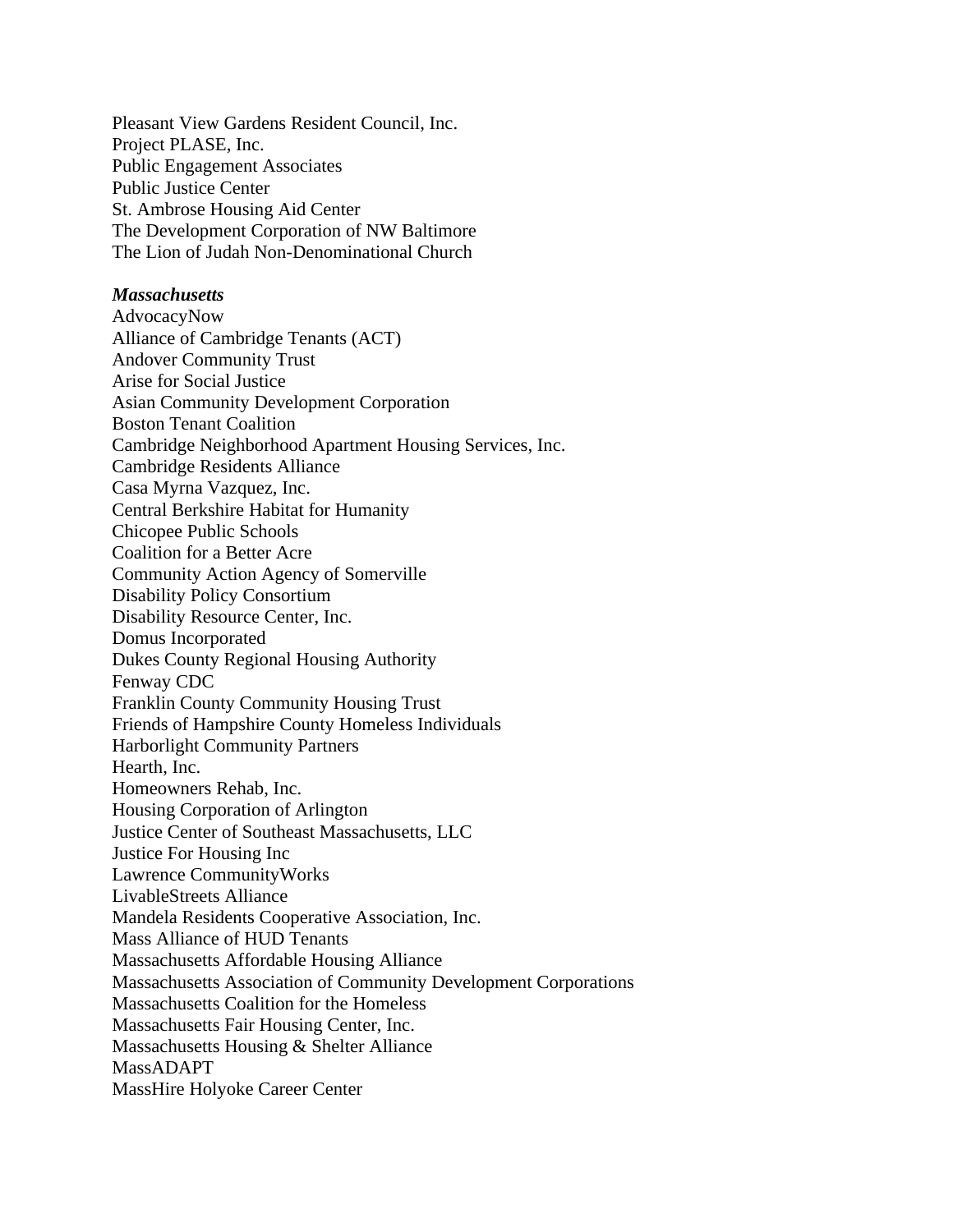Material Aid and Advocacy Program Neighborhood of Affordable Housing Newton Community Development Foundation, Inc. NewVue Communities NOAH One Family, Inc. Opportunity Communities, LLC Our Ancestors Church and Coven Pine Street Inn Revitalize Community Development Corporation Sisters of Providence Somerville Homeless Coalition Spanish American Center Tapestry Health Systems, Inc. The Neighborhood Developers Valley Community Development Western Massachusetts Network to End Homelessness Worcester Common Ground, Inc.

# *Michigan*

Avalon Housing Calhoun County Continuum of Care Cheboygan County Habitat for Humanity, Inc. Clare County Habitat for Humanity Community Economic Development Association of Michigan COTS Detroit Affordable Housing Task Force Dogwood Community Development DPRA Group LLC Eastside Community Network (ECN) Evart Honey Company Fair Housing Center of Metropolitan Detroit Fair Housing Center of West Michigan Genesis Non Profit Housing Corporation GenesisHOPE Grand Rapids for Affordable Housing Great Lakes ADA Michigan Habitat for Humanity Capital Region (MI) Habitat for Humanity Kent County Habitat for Humanity Menominee River Habitat for Humanity of Michigan HOPE Hospitality & Warming Center Housing Resources, Inc. Ingham County Treasurer Lighthouse Local Initiative Support Corporation Flint Office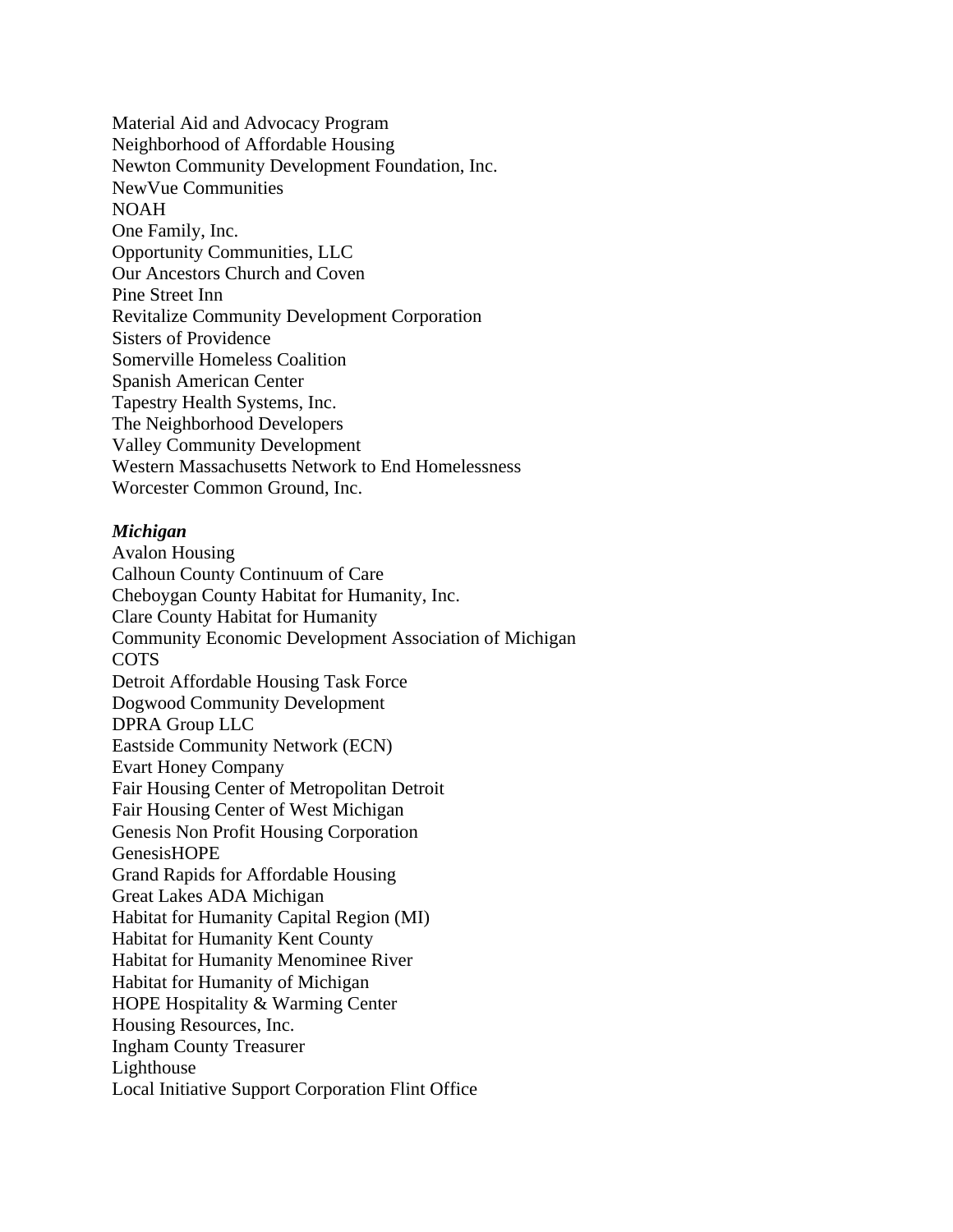MACC Development Mel Trotter Ministries Neighbors for More Neighbors, Ann Arbor North Star Habitat for Humanity Northwest Michigan Habitat for Humanity Ozone House Saginaw-Shiawassee Habitat for Humanity Shelter of Flint Transition 123, Inc. Truth in the Word Church Wayne County Neighborhood Legal Services Michigan

#### *Minnesota*

Aeon Align Minneapolis Churches United for the Homeless Clare Housing Community Stabilization Project Community Works Consulting Dayton's Bluff Neighborhood Housing Services Golden Valley Affordable Housing Coalition Hennepin County HOME Line Housing Justice Center Integrated Community Solutions, Inc. Itasca County Housing and Redevelopment Authority Lutheran Advocacy - Minnesota Metropolitan Consortium of Community Developers Metropolitan Interfaith Council on Affordable Housing Minneapolis Highrise Representative Council Minnesota Coalition for the Homeless Minnesota Housing Partnership NeighborWorks Home Partners No More Streets One Roof Community Housing Our Spring Lake Store LLC Project Sweetie Pie Saint James HRA SEWA-AIFW Southwest Minnesota Housing Partnership Tech Dump The Listening House Urban Homeworks Volunteers of America of Minnesota & Wisconsin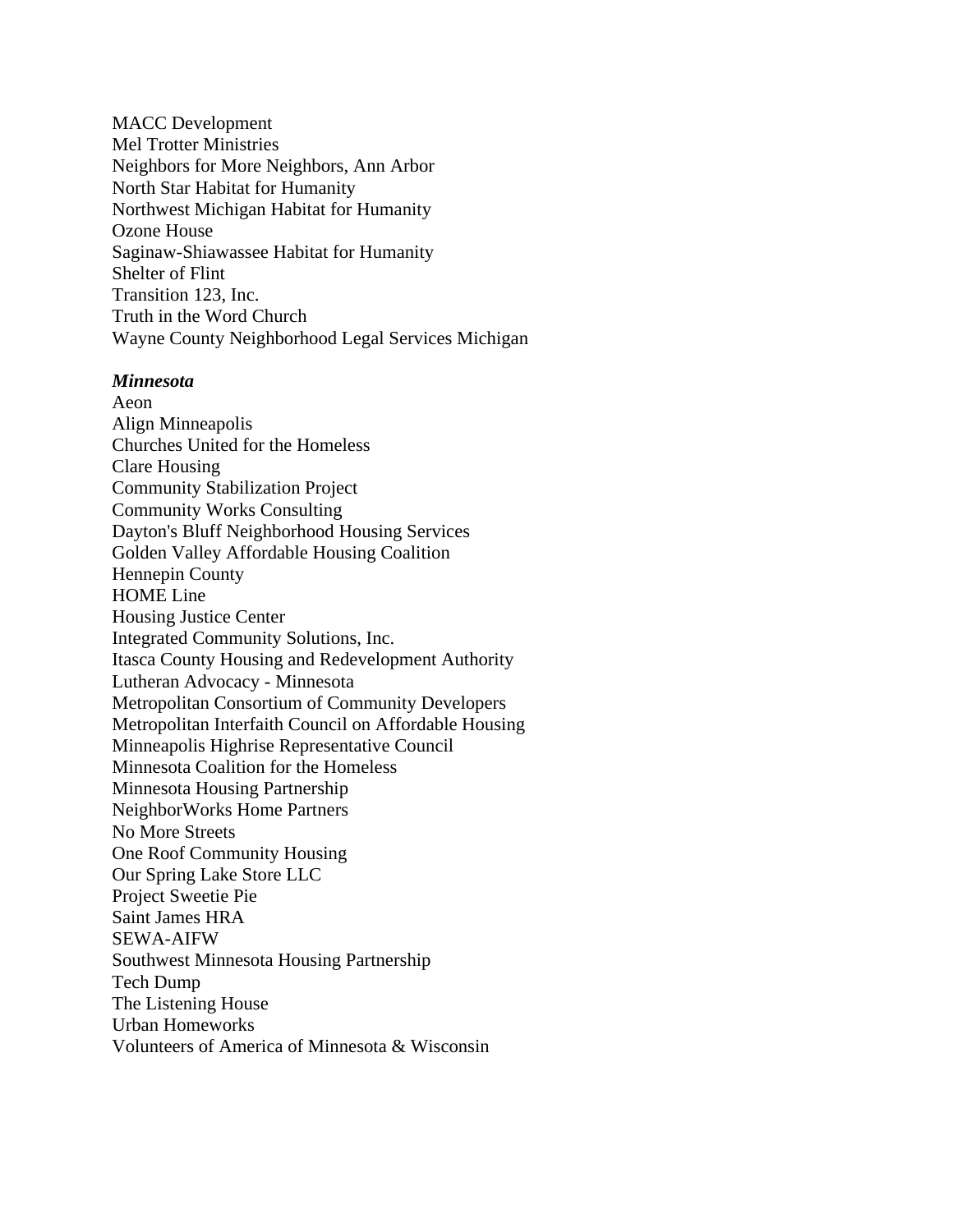## *Mississippi*

Community Care Network Voice of Calvary Ministries, Inc.

# *Missouri*

Bernie Housing Authority Better Family Life, Inc. Beyond Housing Boonville Housing Authority Brookfield Housing Authority City of Salem Credit & Homeownership Empowerment Services, Inc. DeSales Community Development East Missouri Action Agency, Inc. Habitat for Humanity of St. Charles County Housing Authority of the City of Joplin, MO Independence Housing Authority Jefferson City Housing Authority Lee's Summit Housing Authority Mexico Housing Authority Moberly Housing Authority **NECAC** New Beginnings Ozarks Area Community Action Corporation Pettis County Community Partnership Poplar Bluff Housing Authority Rebuilding Together St. Louis Retirement Housing Foundation Salem Housing Authority SAVE, Inc. Scotland County PHA Sisters of the Most Precious Blood of O'Fallon, Mo St. Louis Association of Community Organizations St. Louis Community Credit Union St. Patrick Center Ste. Genevieve Housing Authority Sts. Joachim and Ann Care Service The Good Samaritan Center of Excelsior Springs The Housing Partnership The Nehemiah Program Urban Neighborhood Initiative Voice of the Poor Committee of St. Vincent de Paul, Archdiocesan Council of St. Louis Westside Housing Organization WITH Action YWCA Metro St. Louis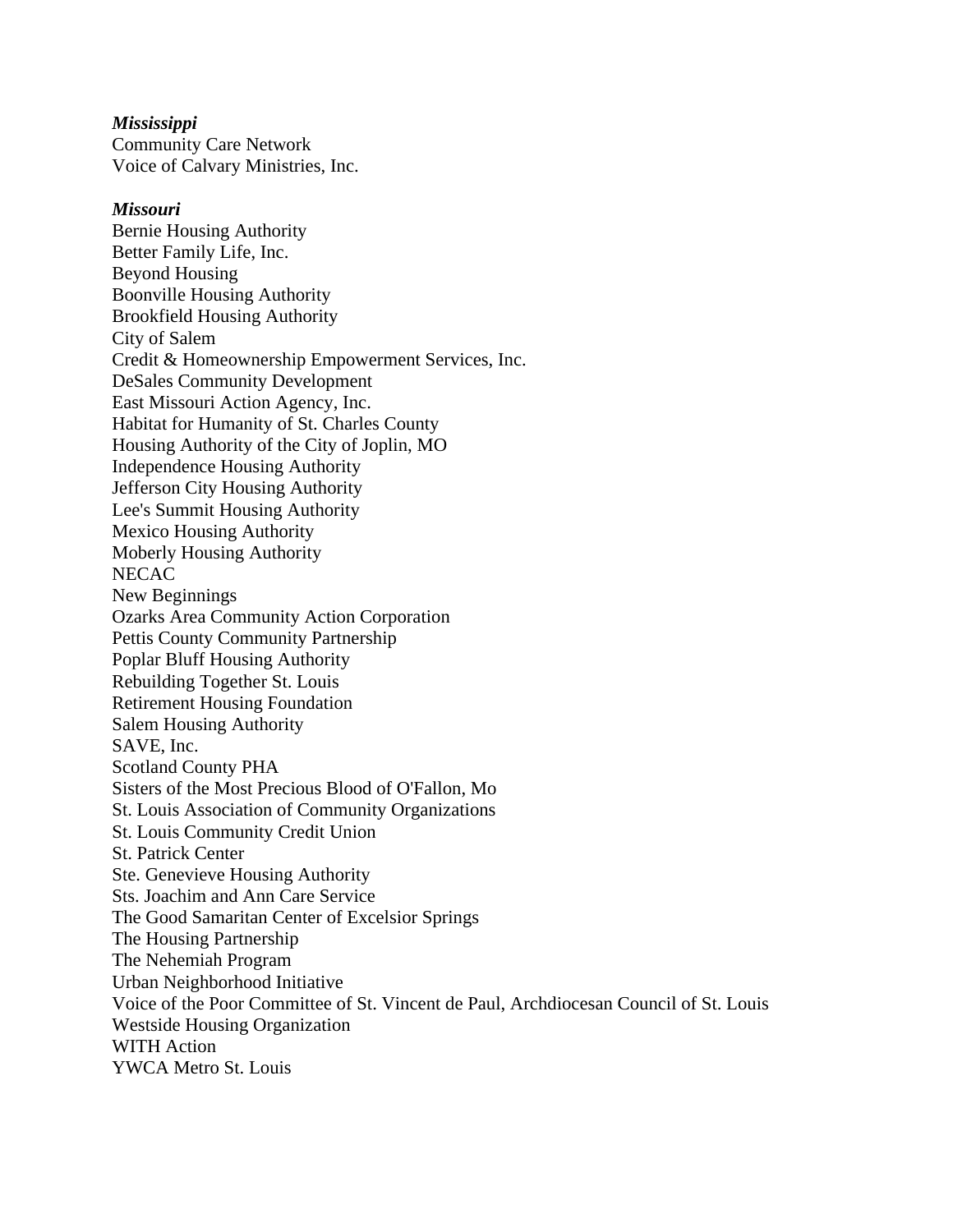#### *Montana*

GL Development HomeFront Homeword North-Missoula Community Development Corporation Young Women's Christian Association dba YWCA Billings

# *Nebraska*

Blair Housing Authority Clay Center Housing Authority Disability Rights Nebraska East African Development Association of Nebraska Fremont Housing Agency Kearney Housing Agency NeighborWorks Northeast Nebraska Notre Dame Sisters Omaha Healthy Kids Alliance

#### *Nevada*

Home health care resource services of Nevada HopeLink of Southern Nevada Nevada AIDS Research Education Society Nevada Housing Coalition St. Judes Ranch for Children UNLV Health - Mojave Counseling

#### *New Hampshire*

Affordable Housing, Education and Development, Inc. AHEAD, Inc. Housing Action NH Keene Housing Lakes Region Community Developers NeighborWorks Southern New Hampshire SHARE Fund, Inc. Southwestern Community Services The Front Door Agency

#### *New Jersey*

At Home Companions Baptist Temple Church Bergen County Special Services Bridges Outreach, Inc. Camden County Women's Center City of Jersey City, Finance Department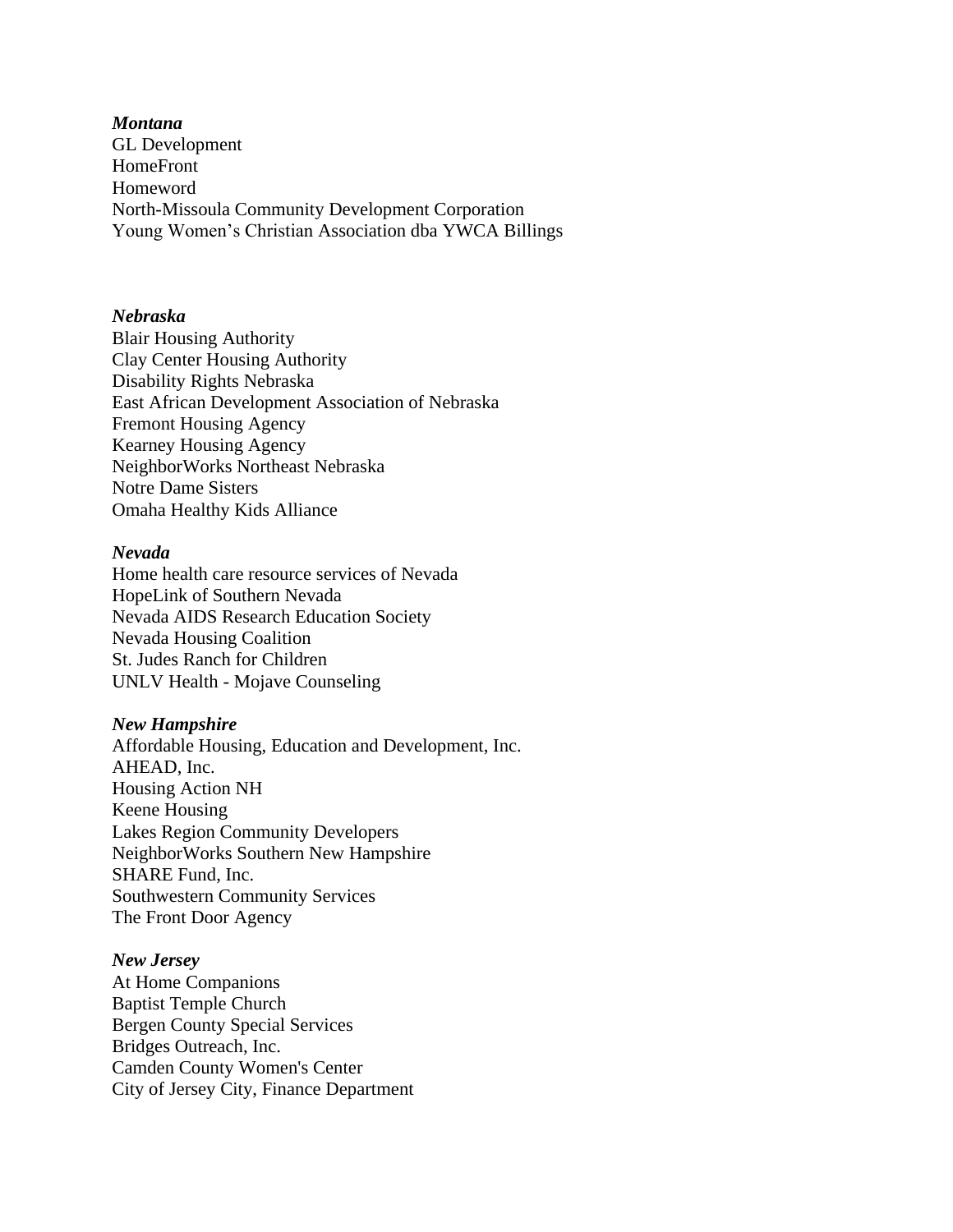City of Newark Community Action Partnership New Jersey, Inc. Community Action Services Community Health Law Project Community Hope CompleteCare Covenant House New Jersey Elizabeth Coalition to House the Homeless Epic Community Development Corporation Fair Share House Center Family Promise Morris County Family Promise of Bergen County Family Promise of Warren County, Inc. Greater Newark Enterprises Corporation Hamlett Management LLC HomeFront, Inc. Homeless Solutions Housing Alliance of Morris County Housing and Community Development Network of New Jersey Housing and Neighborhood Development Services, Inc. Housing Authority of the City of Passaic Hudson County Housing Resource Center Jewish Renaissance Foundation La Casa De Don Pedro Lutherans Engaging in Advocacy Ministry New Jersey Madison Housing Authority Mercer Alliance to End Homelessness Morris Habitat for Humanity My Brother's Keeper NB Renaissance 1 Urban Renewal LP New Community Corp. New Jersey Association of Mental Health and Addiction Agencies, Inc. New Jersey Association on Correction New Jersey Citizen Action New Jersey Coalition to End Domestic Violence New Jersey Community Capital New Jersey Tenants Organization NJ Coalition to End Homelessness NJ Shelter Providers Consortium OCEAN, Inc. Parkside Business & Community In Partnership, Inc. Passaic County Women's Center Paterson Habitat for Humanity Princeton Community Housing Raritan Valley HFH Rockabill Development, LLC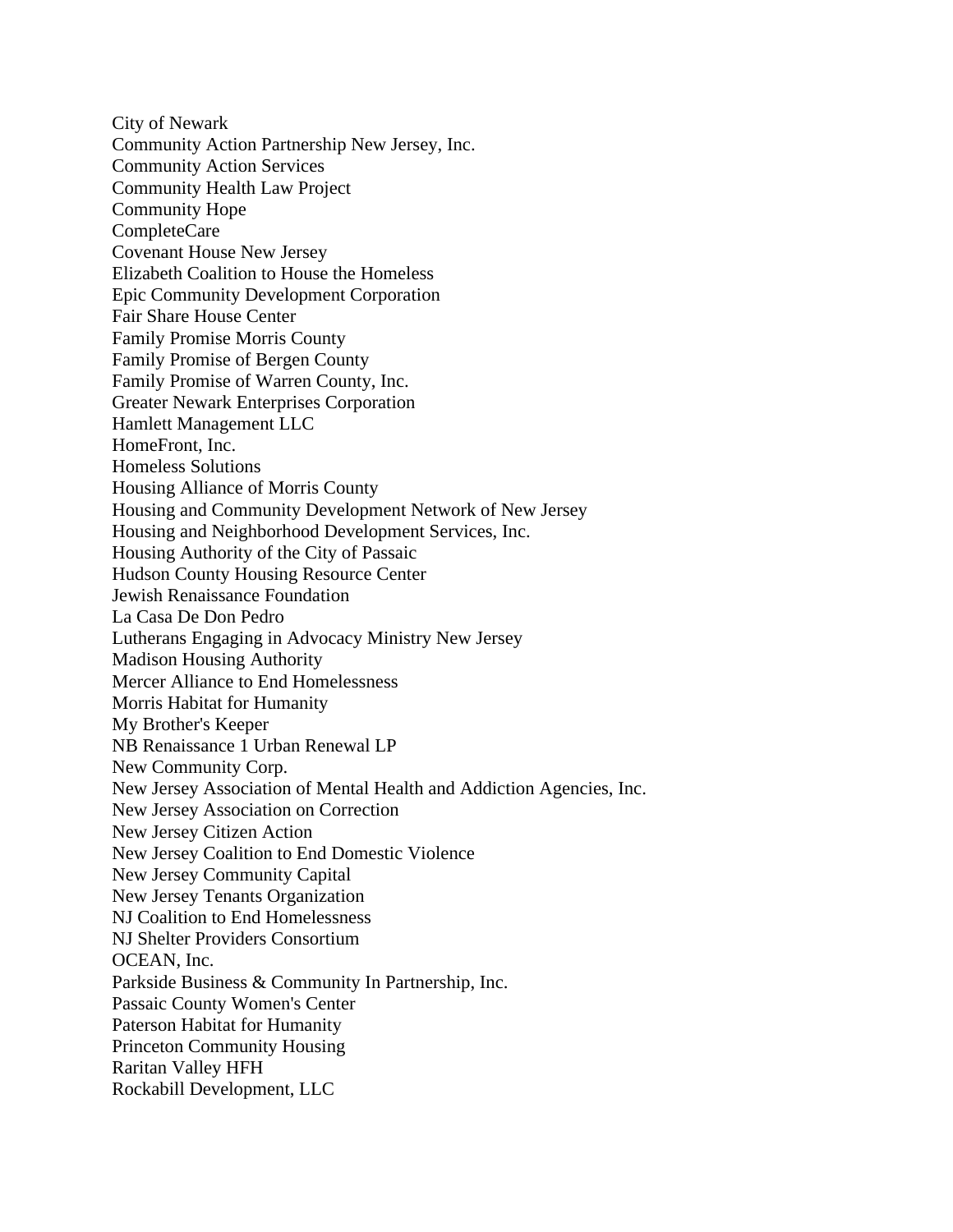The Affordable Homes Group, Inc. The Supportive Housing Association of New Jersey The Waterfront Project The Wei LLC Township of North Bergen Housing Authority Transition Professionals Trenton Area Soup Kitchen United Community Corporation United Methodist Communities/Bishop Taylor Visions and Pathways

# *New Mexico*

Catholic Charities, Santa Fe Homewise, Inc. Mesilla Valley Community of Hope/ Abode, Inc. New Mexico Center on Law and Poverty New Mexico Coalition to End Homelessness People Assisting the Homeless Santa Fe County Growth Management Southwest Neighborhood Housing Services St. Elizabeth Shelters & Supportive Housing T or C Housing Authority

# *New York*

334 East 92nd Street Tenant Association A Philip Randolph Square Neighborhood Alliance ACMH, Inc. AIM Independent Living Center Albany County Rural Housing Alliance, Inc. Arbor Housing and Development Arc Building Partners, LLC Barb Lamphere Consulting Belmont Housing Resources for WNY Inc. Better Housing for Tompkins County Breaking Ground Brooklyn Community Services CAMBA CAMBA Housing Ventures Care For the Homeless Carroll Gardens Association, Inc. CASES Catholic Charities of Chemung/Schuyler counties Diocese of Rochester CCCS of Buffalo Center for Independence of the Disabled, NY Chautauqua Home Rehabilitation and Improvement Corporation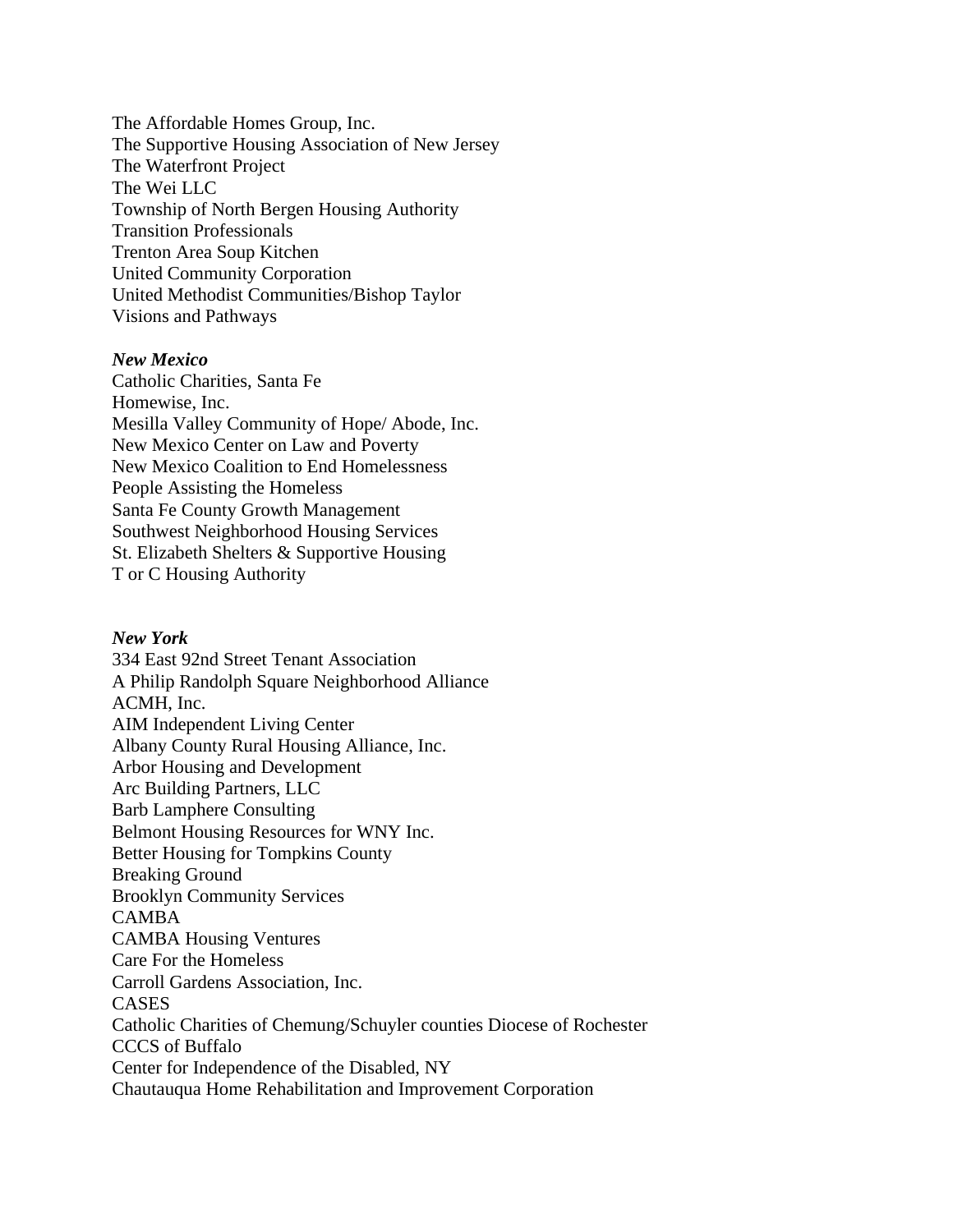Claire Heureuse Community Center, Inc. CN Guidance & Counseling Services CNY Fair Housing, Inc. Community Advocates, Inc. Community Development Corporation of Long Island Community Intervention Services, LLC Community League of the Heights Inc (CLOTH) Community Service Society of New York Consumer Credit Counseling Service of Buffalo, Inc. ERASE Racism Family Promise of Greater Rochester Fitzgerald House, Inc. Geel Community Services, Inc. Goddard Riverside-NYC Greater Syracuse Tenants Network Habitat for Humanity Capital District Habitat for Humanity New York City and Westchester County Habitat for Humanity of Tompkins and Cortland Counties HANAC, Inc. Henry Street Settlement Homeless Services United Hope's Door Hornell Housing Authority Hour Children Housing and Family Services of Greater New York Housing and Services, Inc. Hudson River Housing Human Development Services of Westchester, Inc. Independent Living, Inc. Ithaca Neighborhood Housing Services, Inc. Johnson Park Center (JPC) Keuka Housing Council, Inc. Leap Buffalo, Inc. Long Island Coalition for the Homeless Long Island Connections Long Island Housing Services Magnusson Architecture and Planning Mental Health Association of Nassau County Mohawk Indian Housing Corporation Mount Vernon United Tenants National Alliance for Mental Illness Queens/Nassau Neighborhood Coalition for Shelter, Inc. NeighborWorks Community Partners New Destiny Housing New York Housing Conference New York State Rural Housing Coalition, Inc.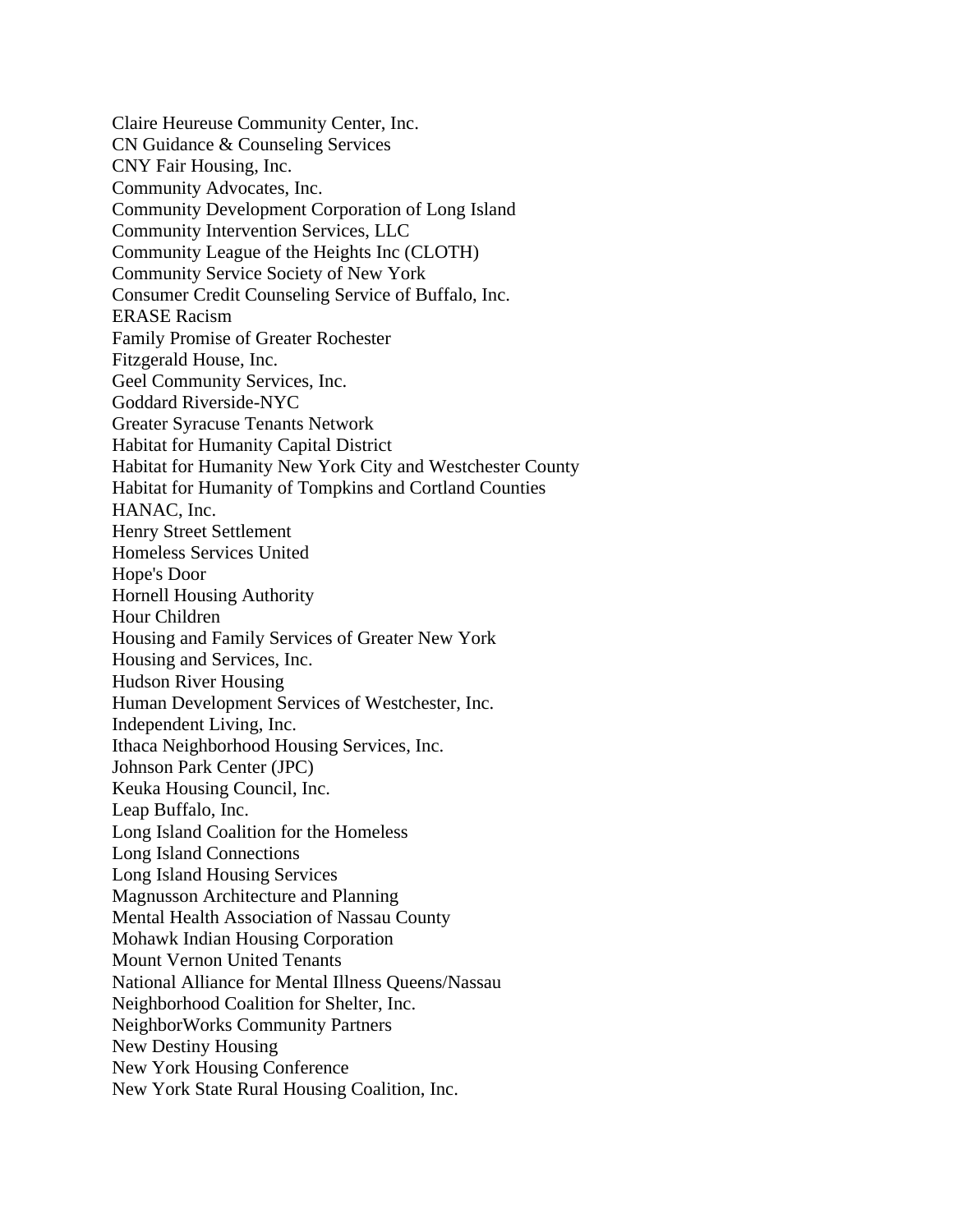Open New York Positive Communities Program Design and Development LLC Property Resources Corporation Providence House, Inc Rensselaer County Housing Resources, Inc. Restore NYC Returning Hope, Inc Rochester/Monroe County Homeless CoC Rockaway Development & Revitalization Corporation RUPCO, Inc Rural Housing Opportunities Corp. RxHome NYC Safe Horizon Samaritan Daytop Village Schenectady Community Action Program Silent Cry, Inc. South East Area Coalition (SEAC) St. Francis Friends of the Poor, Inc. St. Paul's Center Steuben County Habitat for Humanity Strycker's Bay Neighborhood Council Suffolk Independent Living Organization, Inc. Supportive Housing Network of New York SZt. Catherine's Center For Children Tenants Political Action Committee The Bridge, Inc. The Lesbian, Gay, Bisexual & Transgender Community Center The Partnership for the Homeless Town of Brookhaven Youth Bureau Town of Hamburg, NY Troy Rehabilitation and Improvement Program, Inc. TRY, Inc. UNHS Neighborworks HomeOwnershipCenter Unique People Services Unity House of Troy, Inc. Urban Architectural Initiatives WellLife Network West 135th Street Apartments Tenant Association, Inc. YWCA Brooklyn YWCA of the Greater Capital Region

#### *North Carolina*

Affordable Housing Management, Inc. Apiary Community Consulting Asheville Area Habitat for Humanity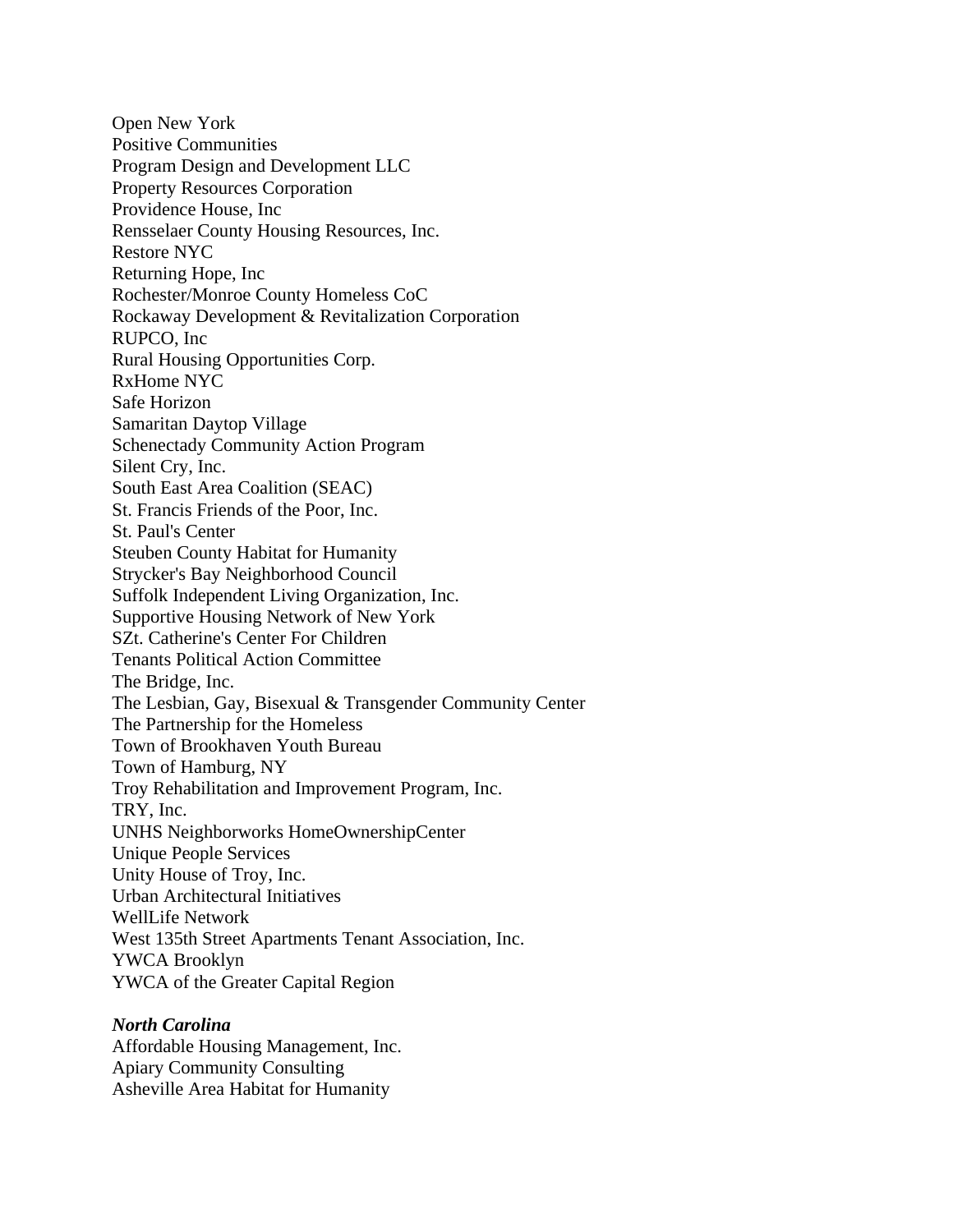Burlington Housing Authority Centre for Homeownership & Economic Development Corporation, Inc. Children First/Communities In Schools of Buncombe County Christ the King Lutheran Church City of Winston Salem Consulta Tu Compa Dare Minority Coalition Inc DHIC, Inc. Disability Rights North Carolina Duplin Christian Outreach Ministries Crisis Center Durham Community Land Trustees, Inc. EMPOWERment Inc Good Shepherd Center Greensboro Housing Coalition Habitat for Humanity of Catawba Valley Habitat for Humanity of Forsyth County Henderson County Habitat for Humanity Housing Authority of the City of Greenville Mercy Haven, Inc **NCCEH** North Carolina Coalition on Aging Olive Hill Community Economic Development Corporation, Inc. OnTrack WNC Financial Education & Counseling Pisgah Legal Services Reinvestment Partners Rutherford County Habitat for Humanity Ruth's House Supportive Housing Communities TWLT@HELPIN Wake County Housing Justice Coalition WDT Development, LLC Wilson Community Improvement Association, Inc.

# *North Dakota*

Beyond Shelter, Inc. Grand Forks Housing Authority High Plains Fair Housing Center Minot Area Homeless Coalition

#### *Ohio*

Affordable Housing Alliance of Central Ohio Asian Services In Action, Inc. Bexley Commons Tenants Union Caracole City of Mansfield Cleveland Jobs with Justice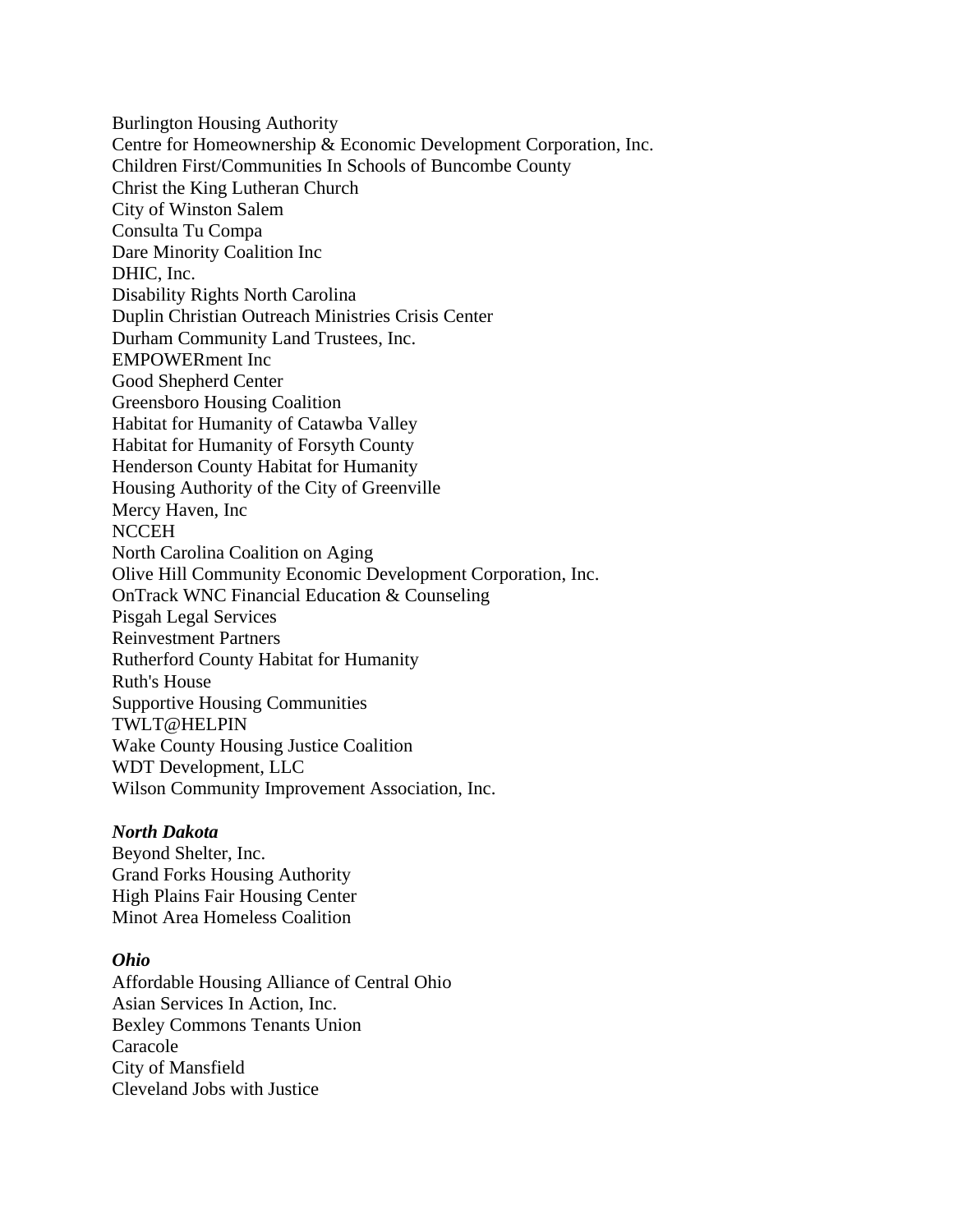Coalition on Homelessness and Housing in Ohio Columbus Compact dba Columbus Empowerment Corp. Community Development for All People Community Shelter Board Creative Housing Inc. East End Neighborhood Development Corporation Ecumenical Shelter Network of Lake County, Inc. EDEN Inc. Fair Housing Center for Rights & Research Fair Housing Resource Center, Inc. Famicos Foundation Findlay Hope House for the Homeless, Inc. Friends of the Homeless of Tuscarawas County, Inc. Front Steps Housing and Services Gladden Community House Graceworks Housng Greater Dayton Premier Management Greater Ohio Policy Center Heart of Ohio Homeless Shelter - Marion Shelter Program, Inc. Home Repair Resource Center Homebase Cincinnati Homeport Hope Whispers Community Org Human Service Chamber of Franklin County Humility of Mary Housing Indivisible Wooster Jones Rehab Inc. Jovis Kings Local Food Pantry Lorain County Urban League Lowenstein Development, LLC Lutheran Metropolitan Ministry Lutheran Social Services of Central Ohio Make A Day Foundation Maumee Valley Habitat for Humanity Maumee Valley Planning Organization Maximizing Outcomes McGregor Foundation Miami Valley Community Action Partnership Miami Valley Fair Housing Center, Inc. Montgomery County ADAMHS Neighborhood Development Services, Inc. Neighborhood Housing Partnership of Greater Springfield Newadditions Inc. Ohio Animal Advocates Ohio CDC Association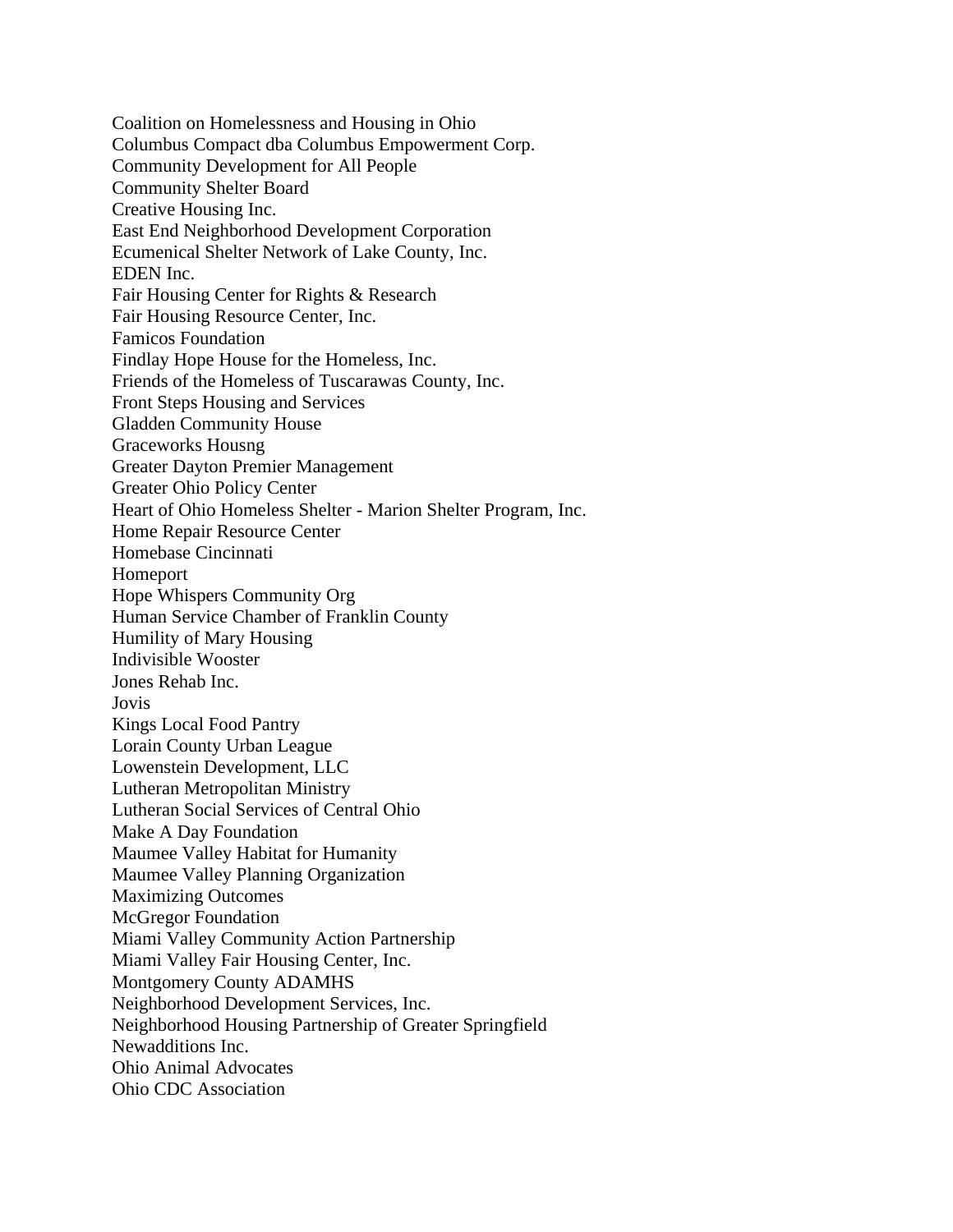Ohio Domestic Violence Network Ottawa Residential Services, Inc. Over-the-Rhine Community Housing Parsons Avenue Redevelopment Corporation Peaslee Neighborhood Center, Inc. Slavic Village Development St. Herman House St. Paul's Community Center The Center for Family Safety and Healing Toledo Lucas County Homelessness Board Tremont West Development Corporation United Way of Licking County Vincentian Ohio Action Network Working In Neighborhoods Yellow Springs Home, Inc. Youngstown Neighborhood Development Corporation YWCA Greater Cincinnati

# *Oklahoma*

Arzon Development Central Oklahoma Commercial Association of Real Estate Housing Authority of Sayre Mental Health Association Oklahoma

#### *Oregon*

CASA of Oregon Central City Concern Central Oregon FUSE City of Eugene City of Portland Housing Bureau Community Housing Fund Community Partners for Affordable Housing DevNW Farmworker Housing Dev. Corporation Habitat for Humanity Portland Region Home Forward Housing Oregon Human Solutions Inc. Network for Oregon Affordable Housing Northwest Pilot Project Oregon Housing Alliance Oregon Housing and Community Services Portland Housing Center Portland: Neighbors Welcome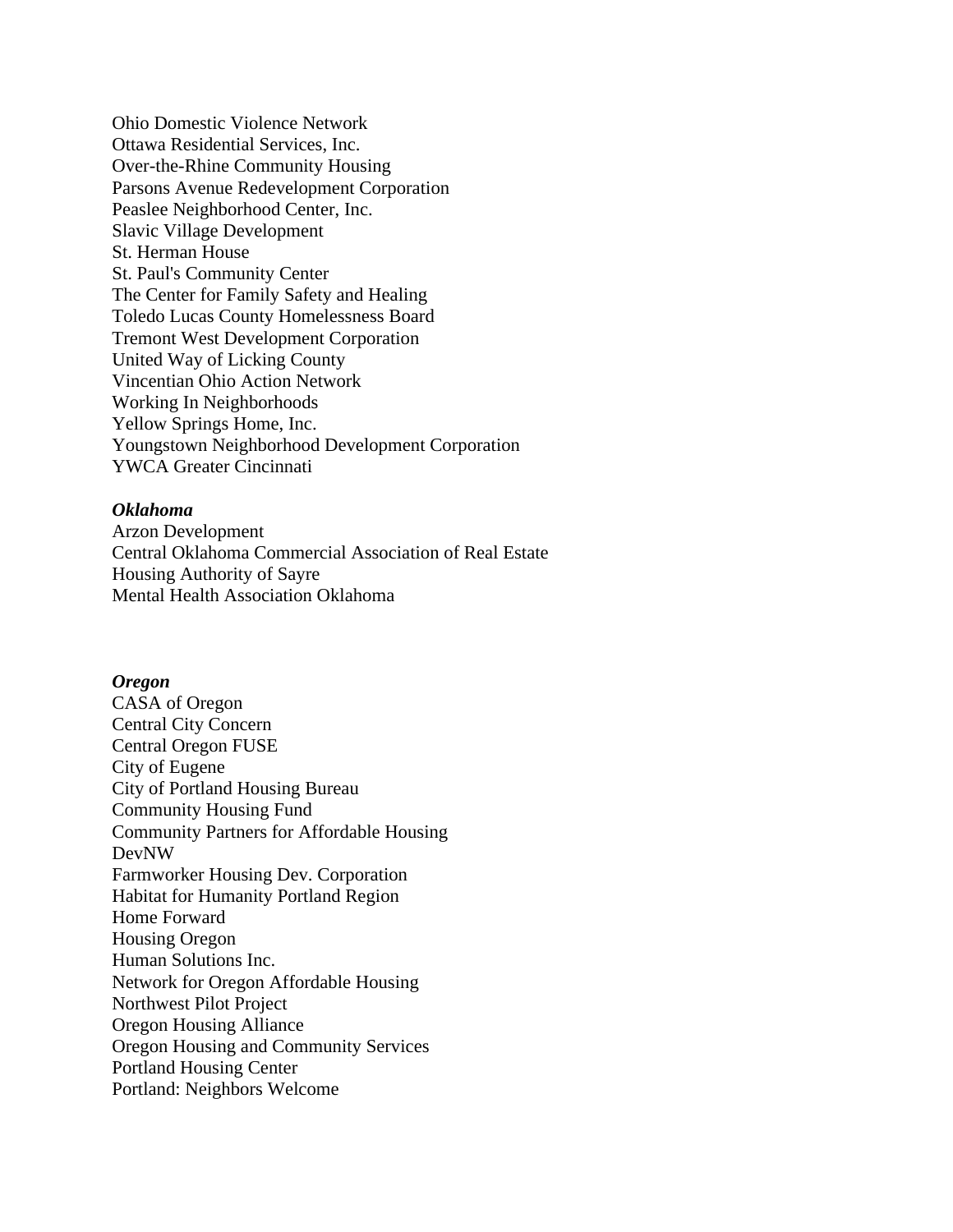REACH CDC ROSE Community Development Sabin CDC Saving Grace Sponsors, Inc. Urban League of Portland

#### *Pennsylvania*

1 Vote Counts Inc. Affordable Housing Advocates Allegheny County Housing Authority Allentown Housing Authority Berean Baptist Church Berks Coalition to End Homelessness Bucks County Women's Advocacy Coalition Capital Area Rental Property Owners Association Carlisle Area Religious Council Cathedral Park Community Development Corporation **CHAPS** City of Philadelphia, Office of Homeless Services Cumberland County Homeless Assistance Program East Liberty Development Inc Fair Housing Rights Center in Southeastern Pennsylvania Familylinks Germantown House Justice Habitat for Humanity of Bucks County Habitat for Humanity Philadelphia, Inc. Hill District Consensus Group Homeless Advocacy Project Hopeworx Inc. Housing Alliance of Pennsylvania Just Harvest Just Mediation Pittsburgh Lancaster City Housing Authority Lancaster Housing Opportunity Partnership Lawrenceville United LISC Philadelphia Lutheran Advocacy Ministry in PA Mental Health Association NP Mercy Center for Women Montgomery County Community Action Development Commission Neighborhood Housing Services of Greater Berks, INC NeighborWorks Northeastern Pennslyvania NeighborWorks Western Pennsylvania New Bethany Ministries NOAH: New Options for Affordable Housing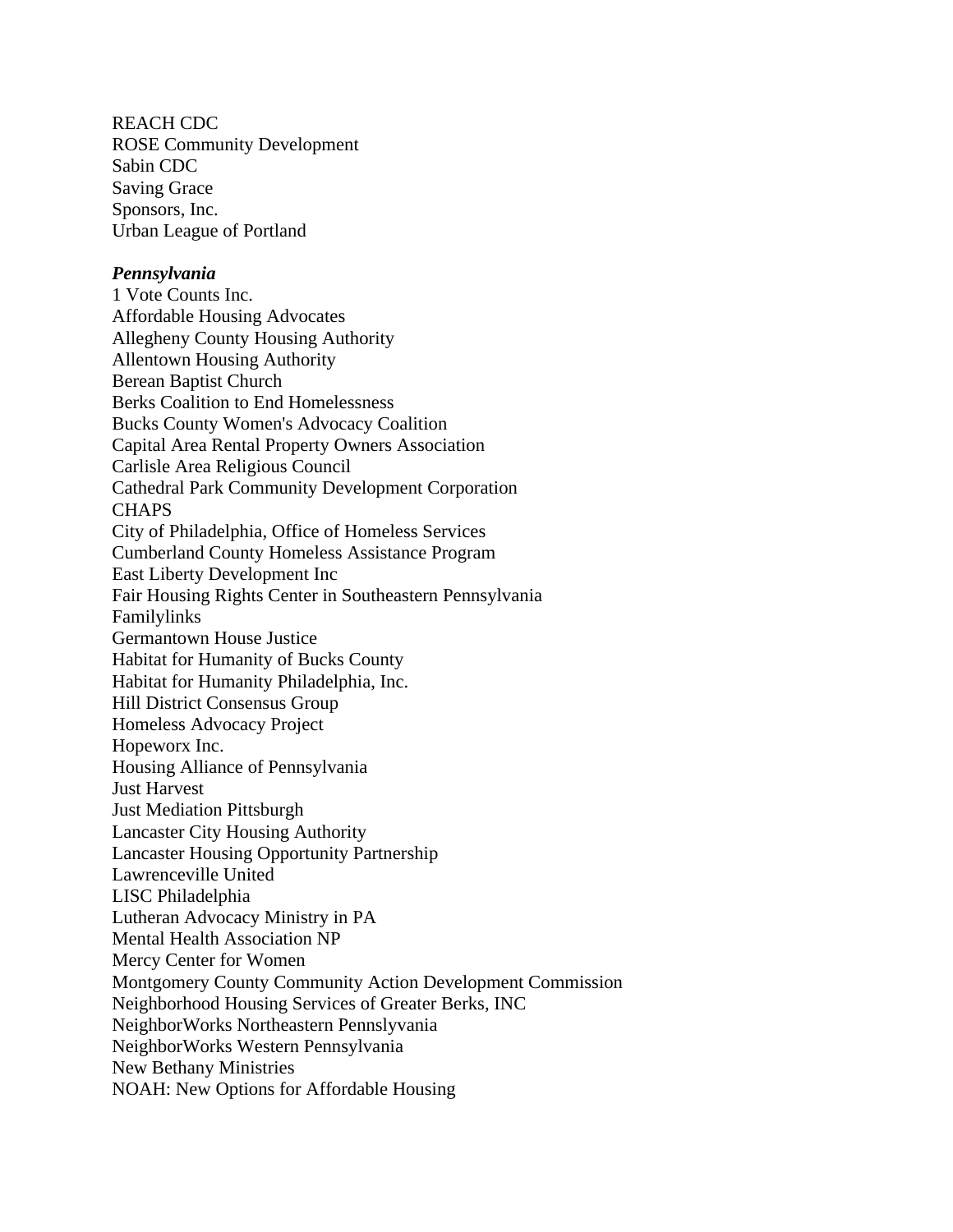North 5th Street Revitalization Project North County Conservancy Northern Tier Community Action Northwest CLT Corporation Northwest Counseling Services, Inc. Pathways to Housing PA Pennsylvania Association of Housing & Redevelopment Agencies Pennsylvania Council of Churches Philadelphia Association of Community Development Corporations Philadelphia Chinatown Development Corporation Philadelphia Housing Authority Pittsburgh Community Reinvestment Group (PCRG) Pottstown Housing Coalition Project HOME RentHelpPGH Self-Determination Housing of Pennsylvania St. Ignatius Nursing & Rehab Center Stoneleigh Tabor Community Services The Foundation for Delaware County - Housing Opportunities Program for Equity (HOPE) The Homeless Advocacy Project The Maple Corporation Total Communication Executive Liaison Services United Way of Lancaster County Urban Redevelopment Authority of Pittsburgh Voices for Independence W.C. Atkinson Men's Shelter Women Against Abuse Women's Community Revitalization Project York Habitat for Humanity

# *Puerto Rico*

Ayuda Legal Puerto Rico Bill's Kitchen, Inc. Coalición de Coaliciones Pro Personas sin Hogar de Puerto Rico, Inc. Corporación La Fondita de Jesus Municipality of Mayaguez

# *Rhode Island*

Coyote RI Crossroads Rhode Island GATHER TOGETHER UNITED AS 1 Homes RI Housing Authority of the City of Pawtucket, RI Housing Network of Rhode Island Housing Opportunities for People Everywhere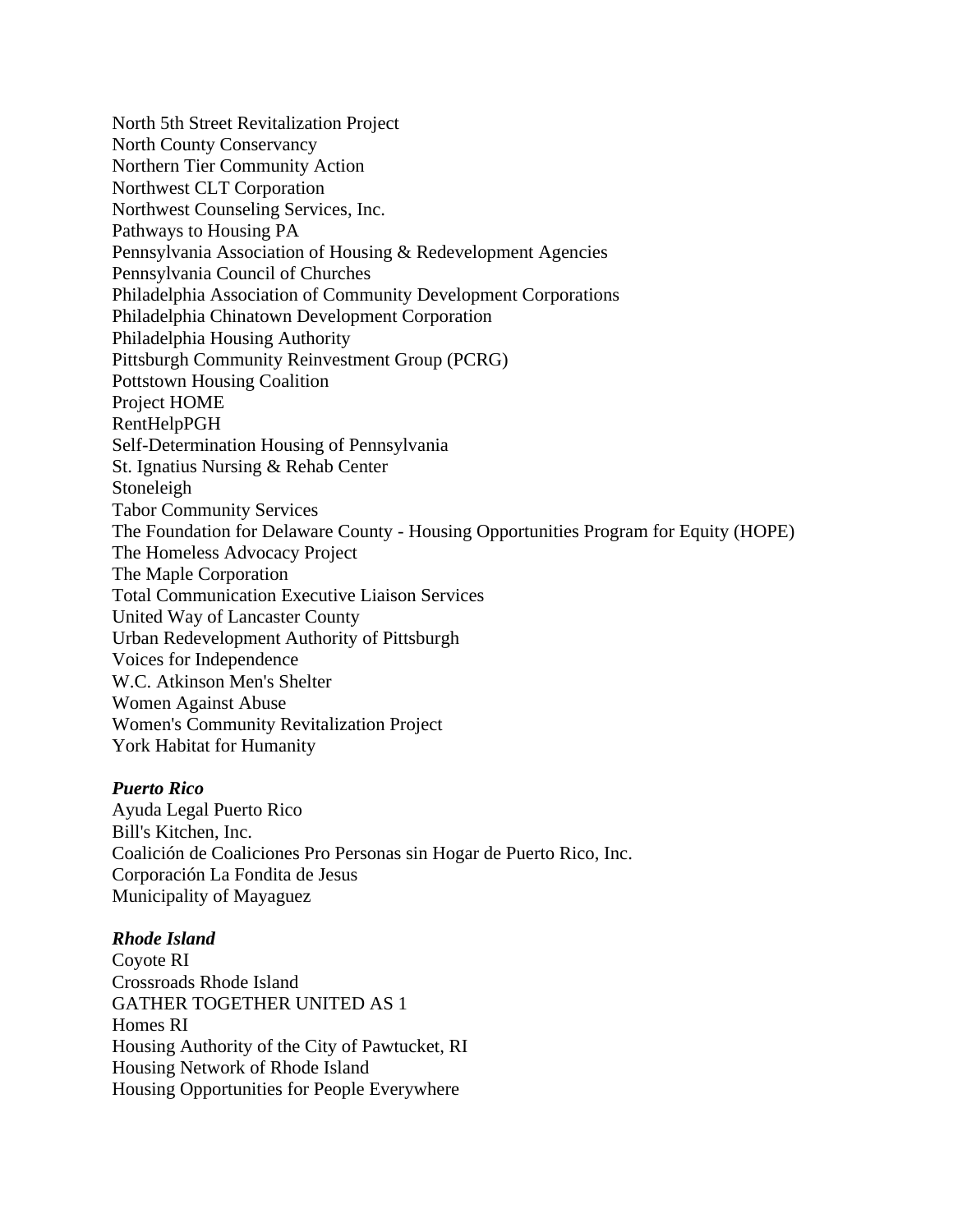HousingWorks RI Newport Partnership for Families Rhode Island Coalition Against Domestic Violence Rhode Island Coalition to End Homelessness Sojourner House Stop Wasting Abandoned Property, Inc. United Way of RI VICTA

# *South Carolina*

Chesterfield-Marlboro Economic Opportunity Council, Inc. Community First Land Greenville County Human Relations Habitat for Humanity of Greenville County Our Fine Arts, These, Inc. SC Appleseed Legal Justice Center South Carolina Association for Community Economic Development South Carolina UpLift Community Outreach Wateree Community Actions, Inc.

# *South Dakota*

GROW South Dakota Lincoln County District 5 Commissioner Yankton Housing

# *Tennessee*

AAA-Residential Resources, Inc. Affordable Housing Resources, Inc. Blount County Habitat for Humanity Building Memphis Chattanooga Hamilton County NAACP City of Knoxville Creative Compassion, Inc. East Tennessee Housing Development Corporation Eastern Eight CDC Family Promise of Bradley County Family Promise of Knoxville Habitat for Humanity of Greater Memphis Open Table Nashville PATHE Nashville Plough Towers Power Together Tennessee Sparta Housing Authority Tennessee Affordable Housing Coalition Wesley Memorial United Methodist Church Cold Weather Shelter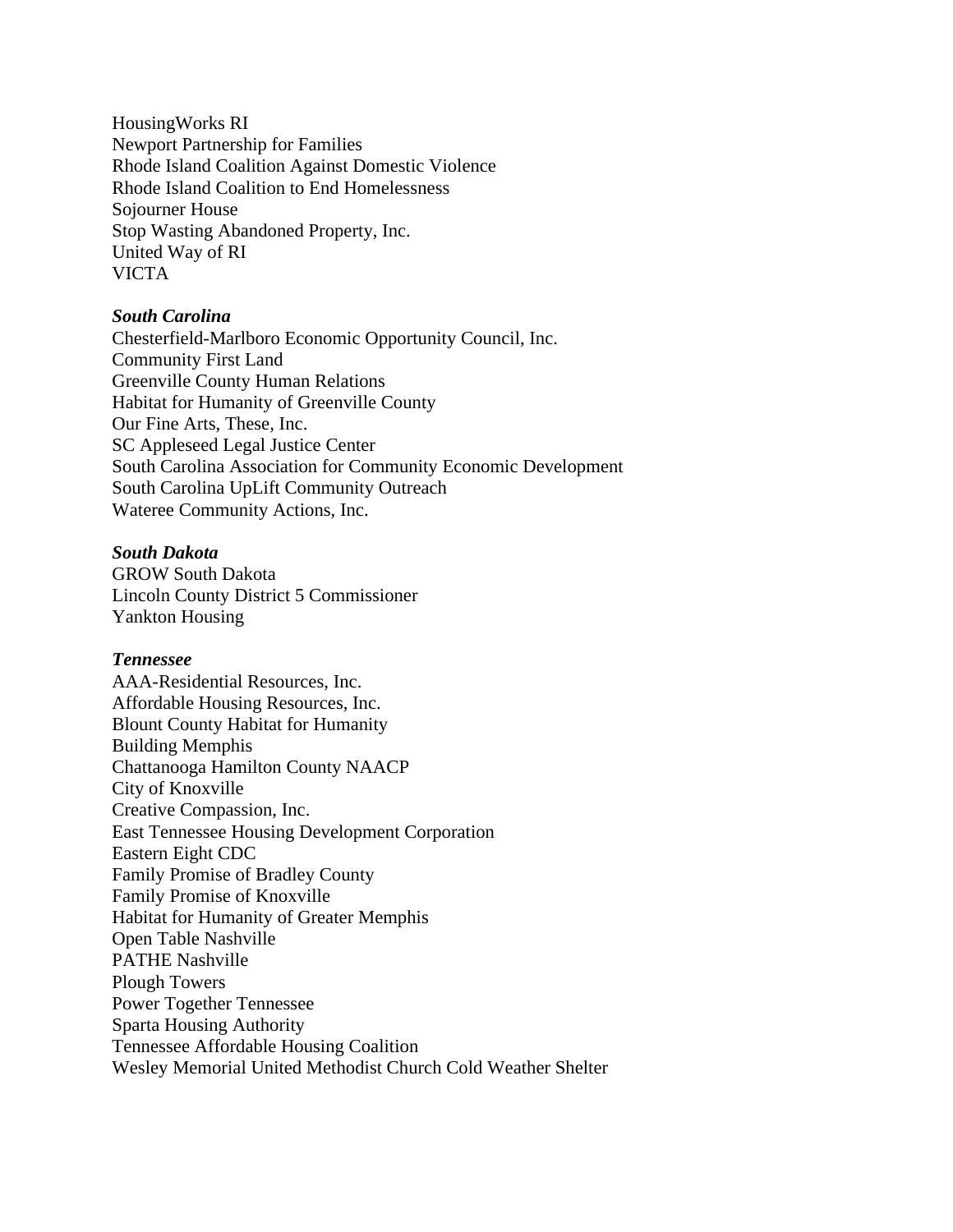*Texas* Abilene Hope Haven Accessible Housing Resources, Inc. Advocacy Outreach ahsti Austin Habitat for Humanity Austin Revitalization Authority Avenue Community Development Corporation Bishop Enrique San Pedro Ozana Braeswood Pod HCDP Brisky & Perez Insurance, A Higginbotham Company Business and Community Lenders of Texas C3 Building Solutions Center for Civic & Public Policy Improvement Center for Spiritual Living Dallas Christian Restoration Residential Care Program Coalition for the Homeless of Houston/Harris County Coalition of Community Organizations come dream come build Crowell Housing Authority Disability Connections Education Based Housing, Inc. Ellis County Homeless Coalition Equity Community Development Corporation Faith Commons Faith Forward Dallas @ Thanks-Giving Square Family Eldercare Family Gateway Family Promise of Irving Fifth Ward Community Redevelopment Corporation Foundation Communities Friendship of Women, Inc. Galilee Community Development Corporation **GSMArchitects** Habitat for Humanity Pasadena Habitat Montgomery County Texas Harlingen Community Development Corporation Hidalgo County Urban County Program Horizon House Board Housing Channel Housing Opportunities of Fort Worth, Inc. Houston Habitat for Humanity Houston Housing Collaborative Humility Project I Am Pleased Development Center Lamar County Human Resources Council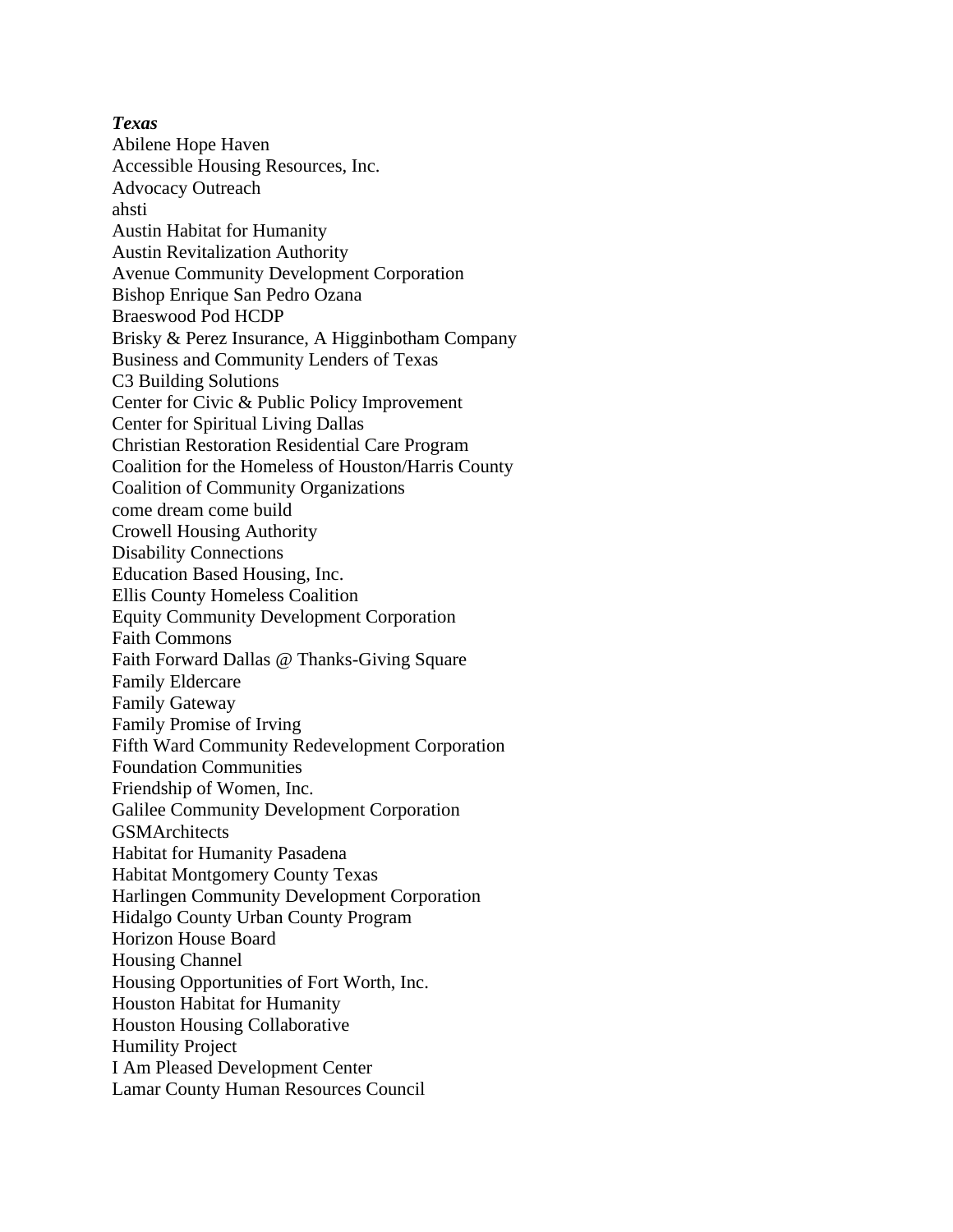McKinney Community Development Corporation MelArch Studio Mexican American Unity Council, Inc. Mid-Coast Family Services Mission Waco/Mission World Neighborhood Housing Services of Dimmit County, Inc. Neighborhood Recovery Community Development Corporation NeighborWorks Laredo NestQuest Houston, Inc. New Hope Housing Our Casas Resident Council, Inc. Panhandle Community Services Paris/Lamar County Habitat for Humanity Proyecto Azteca REACH Resource Centers on Independent Living-Fort Worth, Dallas, Denton & Plano, TX Renaissance Indexes Group Resource One Credit Union RESULTS Dallas San Antonio Tenants Union Shades of Blue Project Southern Dallas Progress Community Development Corporation SouthFair Community Development Corp Sustainable Orgs LLC Tarrant County Hands of Hope Texas Association of Community Development Corporations Texas Association of Local Housing Finance Agencies Texas Homeless Network Texas Housers (Texas Low Income Housing Information Service) Texas Tenants Union, Inc. The Salvation Army of North Texas Under 1 Roof United Way of Lamar County VN TeamWork, Inc. Walker Montgomery Community Development Corporation

# *Utah*

Community Action Partnership of Utah Community Development Finance Alliance Crossroads Urban Center Habitat for Humanity of Southwest Utah Habitat for Humanity of Summit & Wasatch Counties NAHRO NeighborWorks Mountain Country Home Solutions The Road Home Utah Housing Coalition Volunteers of America, Utah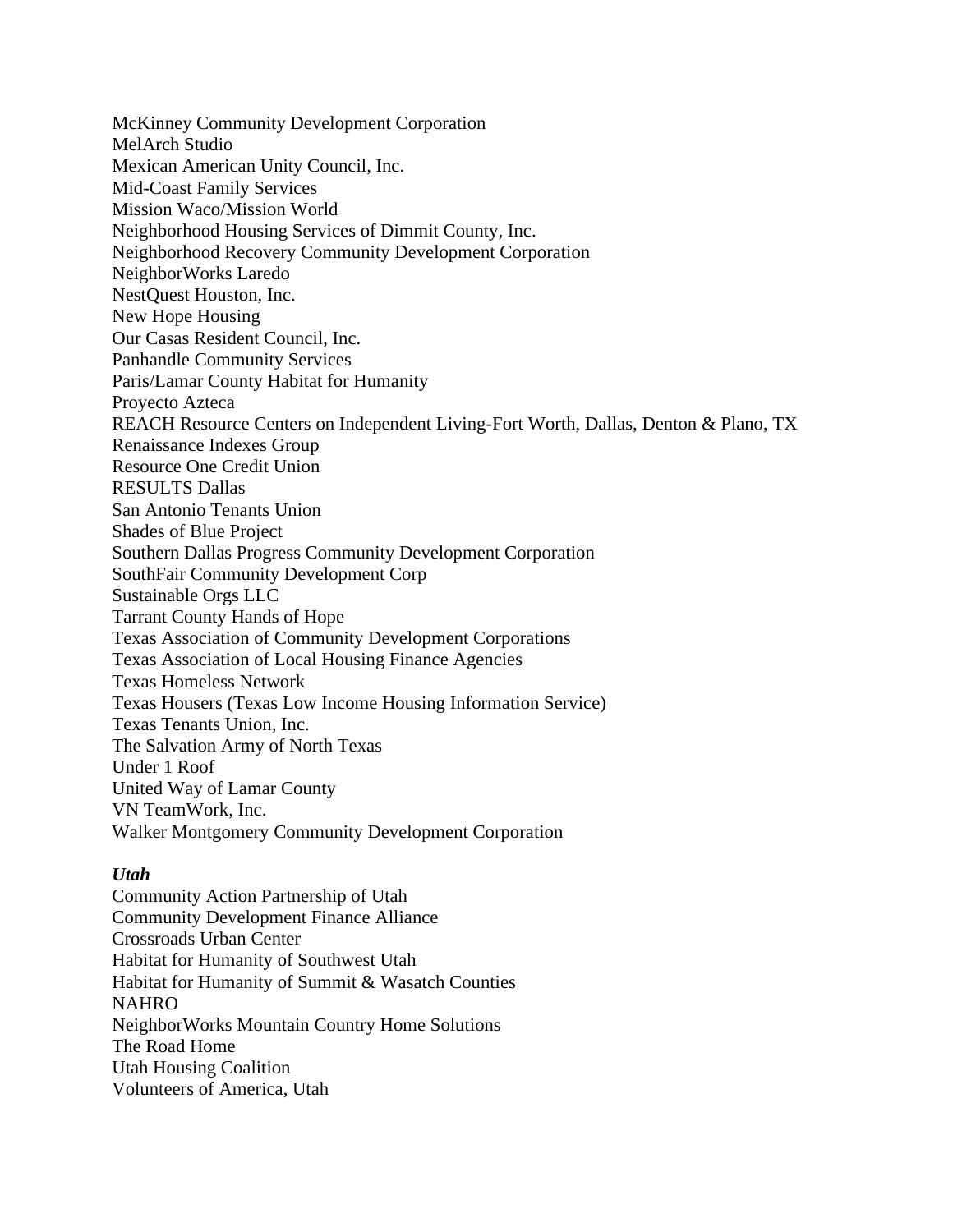#### *Vermont*

Another Way Brattleboro Area Affordable Housing Corp. Cathedral Square Corporation Champlain Housing Trust Champlain Valley Office of Economic Opportunity Disability Rights Vermont Downstreet Housing & Community Development John Graham Housing & Services Lamoille Housing Partnership Vermont Affordable Housing Coalition Vermont Housing Finance Agency Vermont Legal Aid Windham & Windsor Housing Trust

# *Virginia*

Access Independence, Inc, America Walks Better Housing Coalition Bristol Redevelopment and Housing Authority CARITAS Cerebral Palsy and Deaf Organization Charlottesville Redevelopment and Housing Authority City of Alexandria, Economic Opportunity Council **Cornerstones** Economic Opportunities Commission of Alexandria, Virginia Foothills Housing Network Greater Fredericksburg Habitat for Humanity Habitat for Humanity in the Roanoke Valley Habitat for Humanity of Northern Virginia Harrisonburg Redevelopment and Housing Authority Harrisonburg-Rockingham Community Services Board Permanent Supportive Housing Program HOME of Virginia Lee County Redevelopment & Housing Authority Lynchburg Redevelopment & Housing Authority Piedmont Housing Alliance Portsmouth Area Resources Coalition, Inc. Rappahannock-Rapidan Regional Commission Rebuilding Together DC Alexandria Virginia Community Capital Virginia Housing Alliance Virginia Interfaith Center for Public Policy Virginia Supportive Housing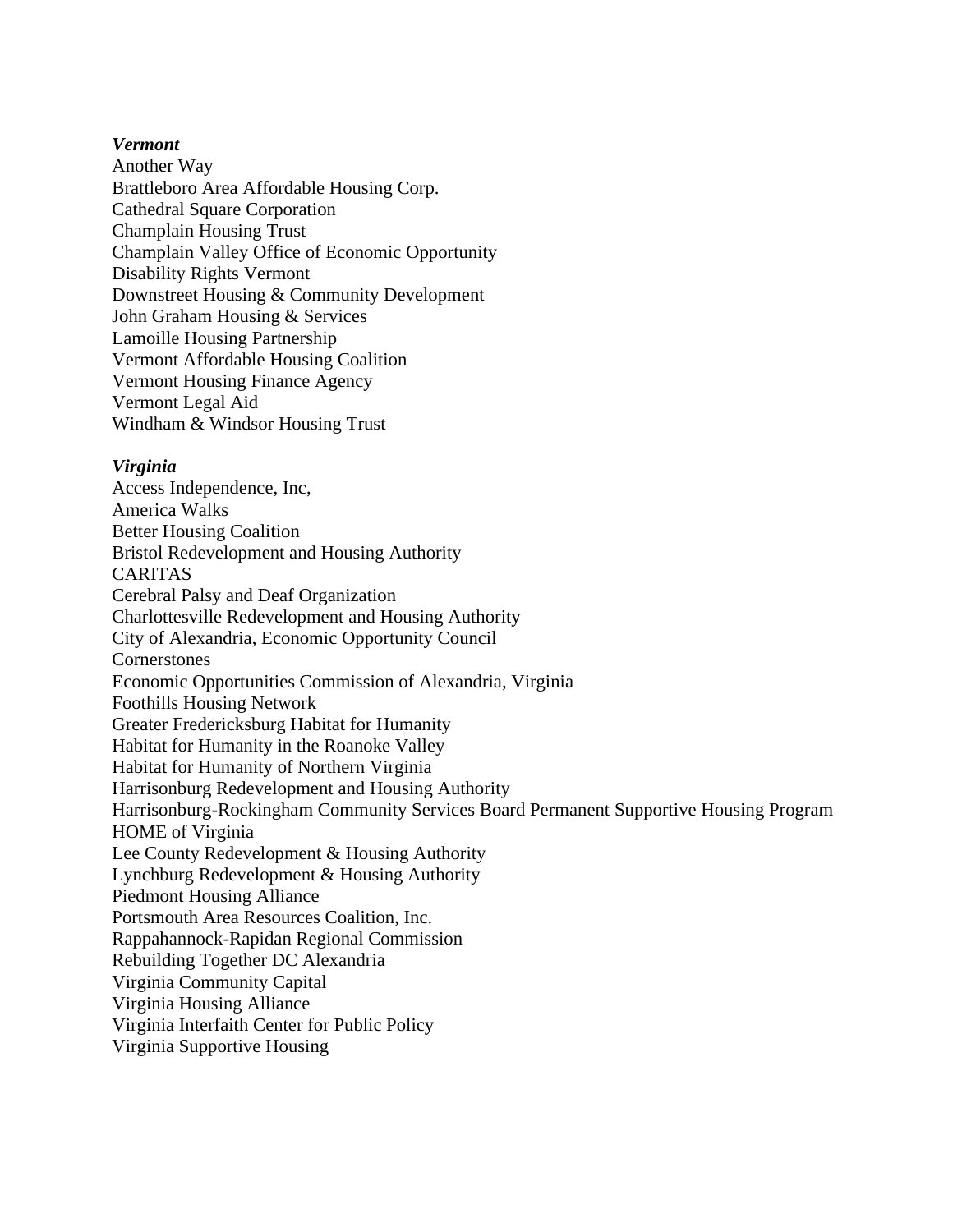#### *Washington*

Association of Manufactured Home Owners Bellingham and Whatcom County Housing Authorities Bellwether Housing CADA Catalyst for Change Coalition Ending Gender-Based Violence Community Action Center Council for the Homeless Fair Housing Center of Washington Faith Action Network Friends Without Homes Habitat for Humanity of Island County Homes and Hope Community Land Trust HomeSight Housing Consortium of Everett & Snohomish County Housing Development Consortium of Seattle-King County Issaquah Sammamish Interfaith Coalition Kulshan Community Land Trust LIHI Mary's Place Neighborhood House NeighborWorks of Grays Harbor County North Helpline Office of Rural and Farmworker Housing (ORFH) OPAL Community Land Trust Partners for Rural Washington Real Change Resident Action Project San Juan Community Home Trust Seattle/King County Coalition on Homelessness Snohomish County SouthEast Effective Development St. Stephen Housing Association Tacoma Pierce County Coalition to End Homelessness Tacoma-Pierce County Affordable Housing Consortium Tenants Union of Eastern Washington Tres Rios Community Land Trust Volunteers of America Western Washington Washington Low Income Housing Alliance Washington Physicians for Social Responsibility Washington State Community Action Partnership Welcome Home Skagit